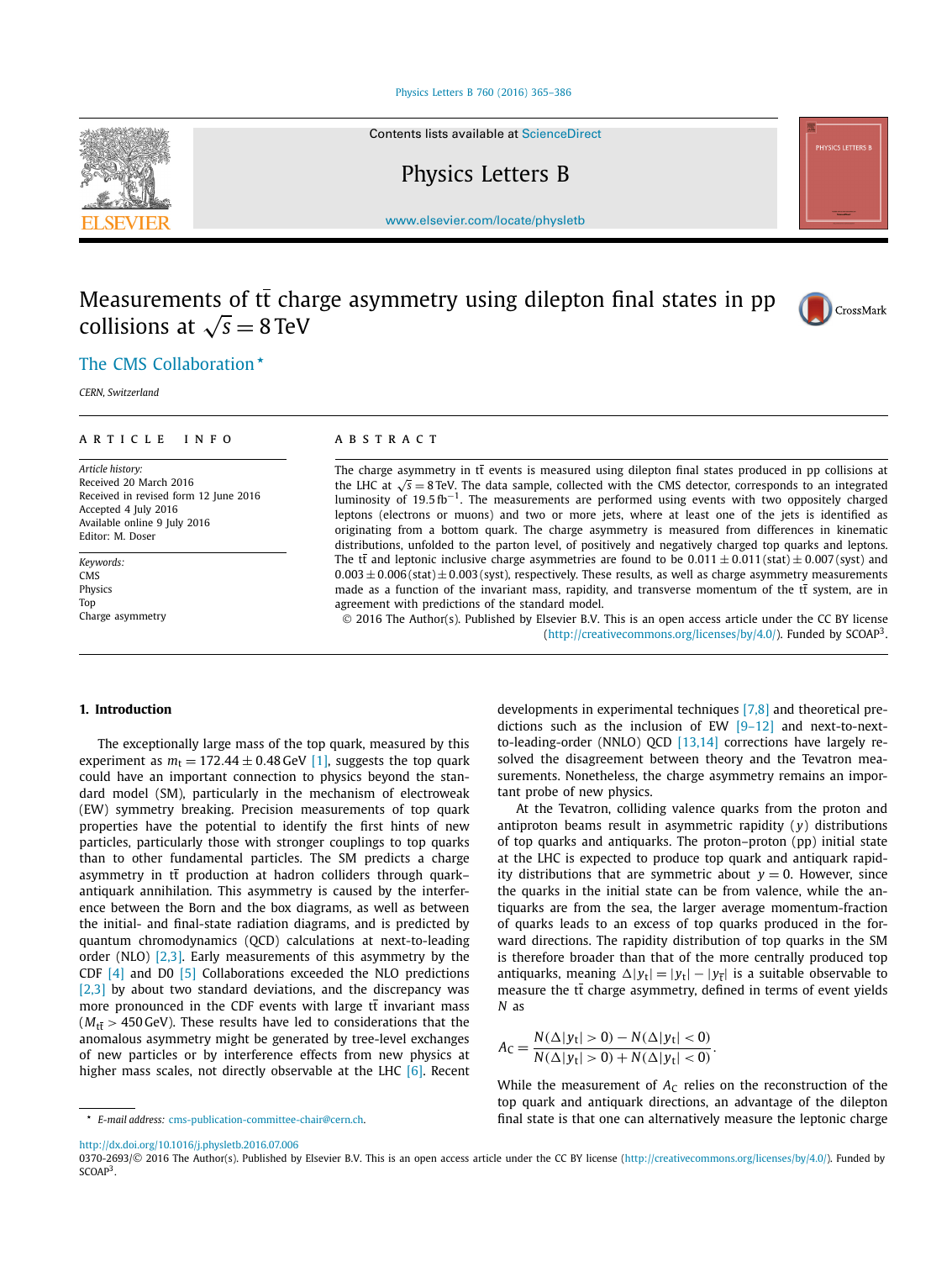<span id="page-1-0"></span>asymmetry defined using only the lepton pseudorapidities  $[15]$   $\eta_{\ell^{\pm}}$ as

*,*

$$
A_C^{\text{lep}} = \frac{N(\Delta|\eta_\ell| > 0) - N(\Delta|\eta_\ell| < 0)}{N(\Delta|\eta_\ell| > 0) + N(\Delta|\eta_\ell| < 0)}
$$

where  $\Delta|\eta_{\ell}|=|\eta_{\ell+}|-|\eta_{\ell-}|$ . This observable is useful because it is free of the ambiguities associated with the top quark reconstruction, and because the correlation between the direction of a top quark and its decay products transmits an asymmetry in the parent top quarks to the daughter leptons. Furthermore, its dependence on the top quark polarization implies that it is not fully correlated with  $A_C$  and provides complementary information [\[16\].](#page-5-0) Previous ATLAS and CMS measurements of  $A<sub>C</sub>$  using data from pp collisions at  $\sqrt{s}$  = 7 TeV [\[17,18\]](#page-5-0) and 8 TeV [\[19–22\],](#page-5-0) and of  $A_C^{lep}$  using the 7 TeV data samples [\[23,24\],](#page-5-0) are consistent with the SM predictions.

In this Letter, measurements are presented of  $A_C$  and  $A_C^{\text{lep}}$  from tt events in the dilepton final states, using CMS data from pp collisions at  $\sqrt{s} = 8$  TeV corresponding to an integrated luminosity of 19*.*5 fb<sup>−</sup>1. The analysis strategy is similar to that presented in Ref. [\[23\]](#page-5-0) with many improvements, most importantly in the unfolding technique. This allows for full differential measurements of  $A_C$  and  $A_C^{\text{lep}}$ , which are made as a function of  $M_{\text{t\bar{t}}}$  as well as the absolute rapidity and the transverse momentum of the tt system in the laboratory frame ( $|y_{t\bar{t}}|$  and  $p_{\bar{T}}^{\text{tt}}$ ). Furthermore, the larger data sample used here as well as improvements made in the resolution of the top quark reconstruction lead to better statistical precision.

#### **2. The CMS detector**

The central feature of the CMS apparatus is a superconducting solenoid of 6 m internal diameter, providing a magnetic field of 3.8 T. Within the solenoid volume are a silicon pixel and strip tracker, a lead tungstate crystal electromagnetic calorimeter, and a brass and scintillator hadron calorimeter, each composed of a barrel and two endcap sections. Forward calorimeters extend the pseudorapidity coverage provided by the barrel and endcap detectors. Gas-ionization detectors embedded in the steel flux-return yoke outside the solenoid provide additional measurements of muons. A more detailed description of the CMS detector, together with a definition of the coordinate system used and the relevant kinematic variables, can be found in Ref. [\[15\].](#page-5-0)

#### **3. Event selection and reconstruction**

The event selection for this analysis is identical to that used in Ref. [\[25\]](#page-5-0) and is only briefly described in this section. The particleflow (PF) method [\[26,27\]](#page-5-0) is used to reconstruct final-state particles. Events are required to have exactly two isolated [\[25\]](#page-5-0) leptons (electrons [\[28\]](#page-5-0) or muons [\[29\]\)](#page-5-0) of opposite electric charge, with  $p_T > 20$  GeV and  $|\eta| < 2.4$ . The dilepton pair invariant mass  $M_{\ell\ell}$ is required to be above 20 GeV. For same-flavor leptons,  $M_{\ell\ell}$  must also not be within 15 GeV of the Z boson mass to suppress the Drell–Yan (Z/ $\gamma^{\star}$  + jets) background.

The anti- $k<sub>T</sub>$  clustering algorithm [\[30\]](#page-5-0) with a distance parameter of 0.5 is used to form jets from the PF objects. The contribution to the jet energy from additional interactions in the same bunch crossing (pileup) is estimated for each event using the jet area method [\[31\],](#page-5-0) and is subtracted from the overall jet  $p<sub>T</sub>$ . At least two jets with  $p_T > 30$  GeV and  $|\eta| < 2.4$  are required in each event. At least one of these jets must be consistent with containing the decay of a heavy-flavor hadron, as identified using the medium operating point of the combined secondary vertex (CSV) b tagging algorithm [\[32\].](#page-5-0) We refer to such jets as b-tagged jets.

The missing transverse momentum vector  $\vec{p}_{\rm T}^{\rm \;miss}$  is defined as the negative vector sum of the  $p<sub>T</sub>$  of all PF objects over the full calorimeter coverage ( $|\eta|$  < 5). Its magnitude is referred to as  $E_{\text{T}}^{\text{miss}}$ . The calibrations that are applied to the energy measurements of jets are propagated to a correction of  $\vec{p}_{\rm T}^{\rm~miss}$ . The  $E_{\rm T}^{\rm miss}$  value is required to exceed 40 GeV in events with same-flavor leptons in order to further suppress the Drell–Yan background. There is no  $E_{\text{T}}^{\text{miss}}$  requirement for  $e^{\pm}\mu^{\mp}$  events.

The inclusive measurement of  $A_C$  and all differential measurements presented here require reconstruction of the tt system. Each signal event has two neutrinos, and there is also a twofold ambiguity in combining the b jets with the leptons. In 62% of the events passing the event selection requirements, only one of the selected jets is b tagged. In those events the untagged jet with the highest ranking by the CSV algorithm is assumed to be the second b jet. Solutions for the neutrino momenta are found analytically assuming  $m<sub>t</sub> = 172.5$  GeV. Each event can have up to 8 possible solutions, and the one with the maximum weight obtained using the matrix weighting technique  $\left[33\right]$  is chosen as the most probable. For events with no physical solution, we attempt to find a solution for the sum of neutrino  $p<sub>T</sub>$  as close as possible to the measured  $\vec{p}_{T}^{\text{miss}}$ [\[34,35\].](#page-5-0) Nonetheless, no solution is found for approximately 16% of the events, both in data and simulation. Events with no solutions are used only in the inclusive measurement of  $A_C^{\text{lep}}$ , although the results do not significantly change if those events are excluded. The signs of  $\Delta |y_t|$  and  $\Delta |\eta_\ell|$  are correctly reconstructed in 74.9% and 99.5% of selected simulated tt events, respectively.

#### **4. Event samples and background estimation**

The simulated  $t\bar{t}$  events used in this analysis are generated using the mc@nlo 3.41 [\[36,37\]](#page-5-0) Monte Carlo (MC) event generator, with  $m_t = 172.5$  GeV and the CTEQ6M parton distribution functions (PDFs) [\[38\].](#page-5-0) The subsequent parton showering and frag-mentation are done using HERWIG 6.520 [\[39\].](#page-5-0) Simulations with different values of  $m_t$  and the renormalization and factorization scales ( $\mu_R$  and  $\mu_F$ ) are used to evaluate the associated systematic uncertainties. Events with dileptonic tt decays, including tau leptons that decay leptonically, are defined as signal, while all other tt decay modes are treated as background. Background events from the  $W +$  jets, Drell–Yan, diboson (WW, WZ, and ZZ), triboson, and  $t\bar{t}$ +boson processes are generated with MADGRAPH 5.1.3.30 [\[40,41\],](#page-5-0) while single top quark events are generated using powheg 1.0 [\[42–46\].](#page-5-0) The parton showering and fragmentation are performed using PYTHIA 6.4.22 [\[47\],](#page-5-0) which is also used for an alternative tt event sample generated using powheg. Cross sections calculated to NLO or NNLO are used to normalize the background samples [\[48–56\].](#page-5-0)

For all MC generated events, pileup is simulated with PYTHIA and superimposed on the hard collisions using a pileup multiplicity distribution that reflects the luminosity profile of the analyzed data. The CMS detector response is simulated using a GEANT4-based model [\[57\],](#page-6-0) and the events are reconstructed and analyzed with the same software used to process the data. The measured trigger efficiencies are used to weight the simulated events to account for the trigger requirement, while the lepton selection efficiencies (reconstruction, identification, and isolation) are consistent between data and simulation [\[25,58\].](#page-5-0) The differences between b tagging efficiencies measured in data and simulation [\[32\]](#page-5-0) are accounted for using correction factors.

The total contribution from background events to the data sample is expected to be 9%, of which about half comes from single top quark production in association with a W boson (tW), with dileptonic decays. Several control regions (CRs) in data are used to validate the background estimates from simulation for tW and  $Z/\gamma^*$  + jets production and for events with incorrectly identified leptons. The CRs are selected to have similar kinematic properties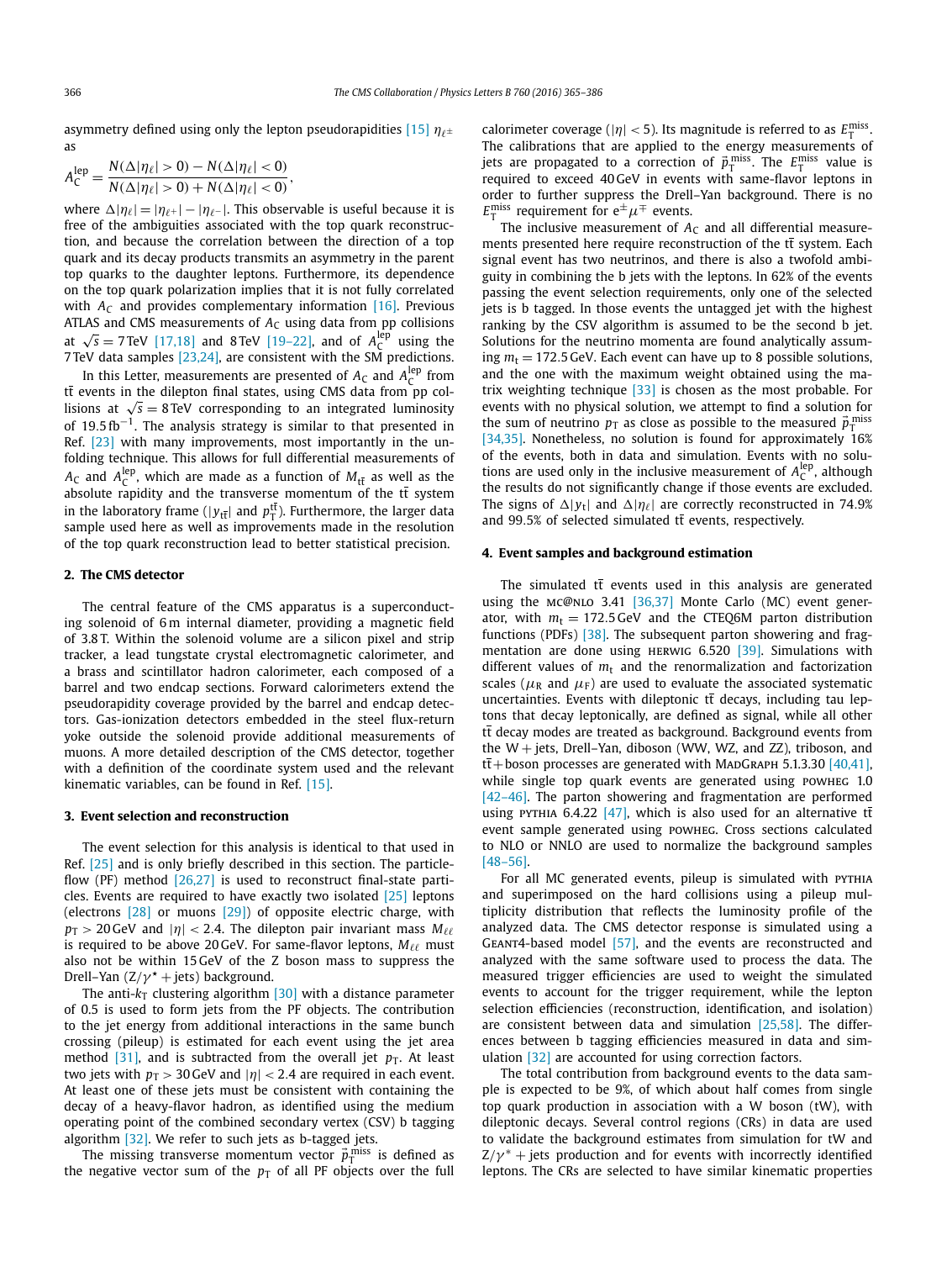to the signal region, but with one or two requirements inverted, thus enriching them in different background contributions [\[25\].](#page-5-0) Agreement between data and simulation is observed in the tW CR, and we assign a 25% uncertainty in the tW cross section based on the recent CMS measurement of  $23.4 \pm 5.4$  pb [\[59\].](#page-6-0) The other CRs are used to derive scale factors (SFs) to multiply the simulated event yields for the corresponding background process, with systematic uncertainties estimated from the envelope of variation in the SF value using the three dilepton flavor combinations and various alternative CRs.

Other processes, including tt production in association with a boson as well as diboson and triboson production, contribute less than 20% of the total background and are estimated from simulation alone. Recent CMS measurements [\[60–62\]](#page-6-0) indicate agreement between the predicted and measured cross sections for these processes, and their small yields permit the choice of a conservative systematic uncertainty of 50% with negligible effect on the analysis precision.

A comparison of the observed and predicted distributions of  $\Delta |y_t|$  and  $\Delta |y_\ell|$  can be found in the supplementary material.

#### **5. Unfolding the distributions**

The measured distributions are distorted, relative to the true underlying distributions, by the acceptance of the detector, the efficiency of the trigger and event selection, and the finite resolution of the reconstructed kinematic quantities. After subtraction of the predicted background, we correct the measured distributions for these effects using an unfolding procedure that estimates the corresponding parton-level distributions. In the context of theoretical calculations and parton shower event generators, the parton-level top quark is defined before it decays and its kinematic properties include the effects of recoil from initial- and final-state radiation in the rest of the event and from final-state radiation from the top quark itself. The parton-level charged lepton, produced from the decay of the intermediate W boson, is defined before the lepton decays or radiates any photons.

We use six bins of varying width in the  $\Delta |y_t|$  parton-level distribution that are well matched to the reconstruction resolution and contain approximately equal numbers of events. The  $\Delta |n_\ell|$ distribution depends only on lepton measurements, and the better resolution allows us to use 12 bins. For the reconstructionlevel distributions, we use twice as many bins as those used for the parton-level distributions. The unfolding is performed using the TUNFOLD package  $[63]$ , using regularization based on the curvature of the simulated signal distribution to suppress statistical fluctuations in the high frequency components of the unfolded distribution. The regularization strength is optimized by minimizing the average global correlation coefficient in the unfolded distribution; the resulting regularization is relatively weak, contributing at the level of 5% to the total  $\chi^2$  minimized by the algorithm. An analogous unfolding procedure is used to measure  $A_C$  and  $A_C^{\text{lep}}$  differentially, after introducing a further three bins in each of the tt system kinematic variables  $M_{\rm t\bar t}$ ,  $|y_{\rm t\bar t}|$ , and  $p_{\rm T}^{\rm tt}$ .

#### **6. Systematic uncertainties**

Most of the systematic uncertainties concern detector performance and the modeling of the signal and background processes and are estimated from the change in the measurement when varying the simulated event samples used for the unfolding. The uncertainty from the jet energy scale corrections is estimated by varying the jet energies within their uncertainties [\[64\]](#page-6-0) and propagating this to the  $\vec{p}_{\rm T}^{\rm~miss.}$  Similarly, the jet energy resolution is

#### **Table 1**

Systematic uncertainties in the inclusive values of the charge asymmetries obtained from the unfolded distributions. Uncertainties of less than 0.0005 are marked by a dash  $(-)$ 

| Charge asymmetry variable                | Ac    | $A_C^{lep}$ |
|------------------------------------------|-------|-------------|
| Experimental systematic uncertainties    |       |             |
| Jet energy scale                         | 0.001 |             |
| Jet energy resolution                    | 0.002 |             |
| Lepton energy scale                      | 0.001 |             |
| Background                               | 0.001 | 0.001       |
| Pileup                                   |       |             |
| b tagging efficiency                     | 0.001 |             |
| Lepton selection                         |       |             |
| tt modeling uncertainties                |       |             |
| Parton distribution functions            | 0.001 | 0.001       |
| Top quark p <sub>T</sub>                 | 0.001 |             |
| Renormalization and factorization scales | 0.003 | 0.002       |
| Top quark mass                           | 0.001 | 0.001       |
| Hadronization                            | 0.003 |             |
| Unfolding (simulation statistical)       | 0.005 | 0.002       |
| Unfolding (regularization)               |       |             |
| Total systematic uncertainty             | 0.007 | 0.003       |

varied by 2–5%, depending on the  $\eta$  of the jet [\[64\],](#page-6-0) and the electron energy scale is varied by  $\pm 0.6\%$  ( $\pm 1.5\%$ ) for barrel (endcap) electrons, as estimated from comparisons between measured and simulated Z boson events [\[28\].](#page-5-0) The uncertainty in muon energies is negligible. The uncertainty in the background subtraction is obtained by varying the normalization of each background component by the uncertainties described in Section [4.](#page-1-0)

Many of the signal modeling and simulation uncertainties are evaluated by using weights to vary the MC@NLO tt sample: the simulated pileup multiplicity distribution is changed within its uncertainty; the correction factors between data and simulation for the b tagging efficiency [\[32\],](#page-5-0) trigger efficiency, and lepton selection efficiency are shifted up and down by their uncertainties; and the PDFs are varied using the PDF4LHC procedure [\[65,66\].](#page-6-0) Previous CMS studies  $[67,68]$  have shown that the  $p_T$  distribution of the top quark in data is softer than in the NLO simulation of tt production. Since the origin of the discrepancy is not fully understood, the change in the measurement when reweighting the MC@NLO tt sample to match the top quark  $p_T$  spectrum in data is taken as a systematic uncertainty associated with signal modeling. Further signal modeling uncertainties are evaluated using the dedicated tt samples:  $\mu_R$  and  $\mu_F$  are simultaneously varied up and down by a factor of 2,  $m_t$  is varied by  $\pm 1$  GeV, and the tt sample generated with powheg and pythia is used to measure the uncertainty in hadronization modeling from the difference between the herwig and pythia descriptions. The systematic uncertainty estimates evaluated using dedicated tt samples have a significant statistical uncertainty governed by the number of events in the simulated samples. To avoid underestimation of these uncertainties, the maximum of the estimated systematic uncertainty and the statistical uncertainty in that estimate is taken as the final systematic uncertainty.

The uncertainty in the unfolding procedure is dominated by the statistical uncertainty arising from the limited number of events in the MC@NLO tt sample. The uncertainty from the regularization is found to be small in comparison. The systematic uncertainties in the inclusive charge asymmetry values obtained from the unfolded distributions are summarized in Table 1. The individual terms are added in quadrature to estimate the total systematic uncertainties. For both  $A_C$  and  $A_C^{lep}$ , the dominant systematic uncertainty arises from the limited number of simulated events used for the unfolding.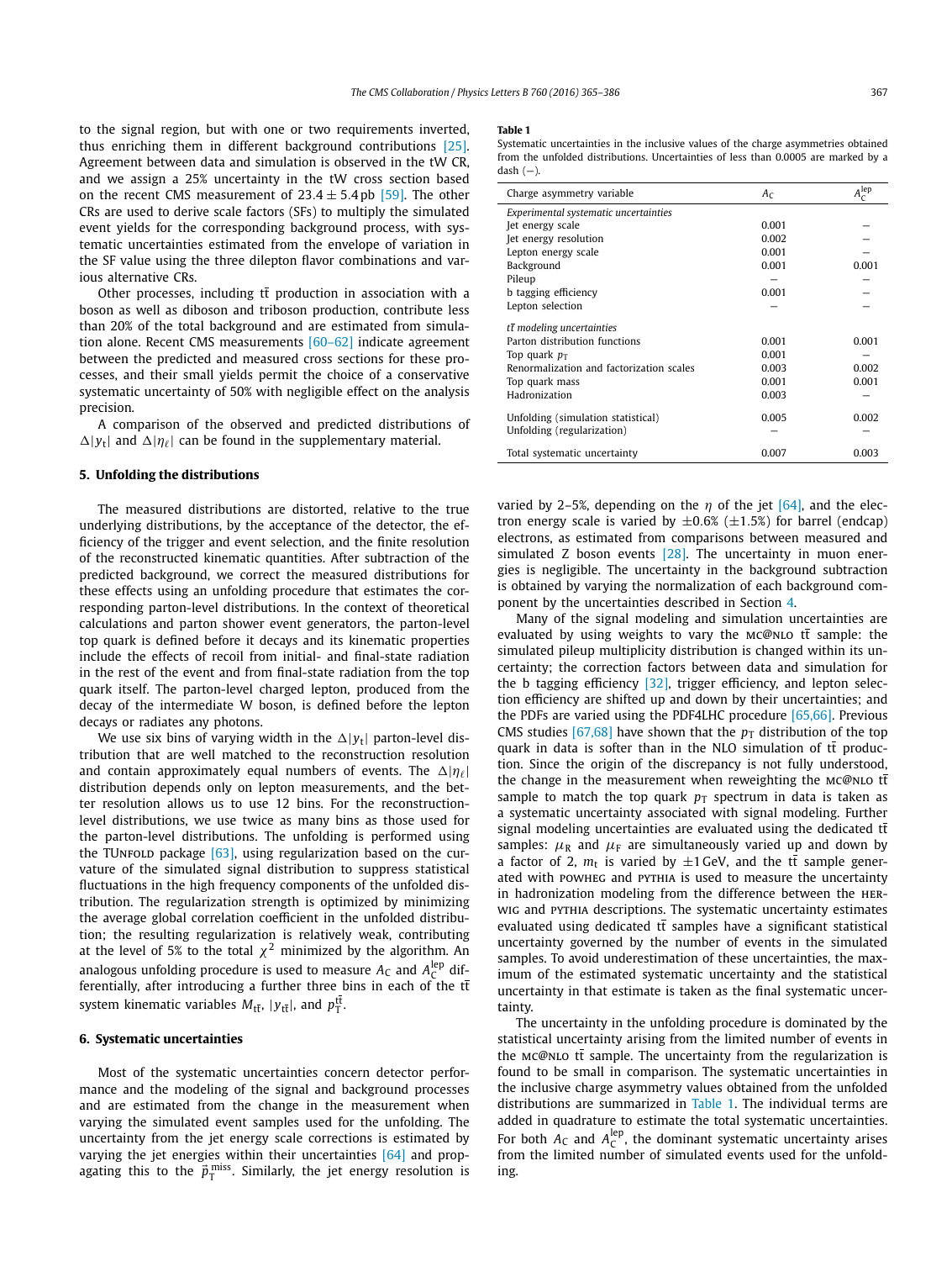

**Fig. 1.** Background-subtracted and unfolded distributions of  $\Delta |y_t|$  (top) and  $\Delta | \eta_\ell|$ (bottom) from data (points), normalized to unit area. Parton-level predictions from the MC@NLO simulation and calculations at NLO (QCD + EW) [\[12\]](#page-5-0) are shown by dashed and solid histograms, respectively. The ratio of the measured bin values to the mc@nlo prediction is shown in the bottom panel. The vertical bars show the total uncertainty, the statistical component of which is marked by a horizontal tick. The first and last bins of each plot include underflow and overflow events, respectively.

#### **7. Results**

The unfolded normalized differential cross section from the selected events in data is shown as a function of  $\Delta |v_t|$  and  $\Delta |n_\ell|$ in Fig. 1, along with the parton-level predictions for  $t\bar{t}$  production obtained from calculations at NLO in the SM gauge couplings  $(QCD + EW)$  [\[12\]](#page-5-0) and with the MC@NLO generator (which does not include EW corrections). The corresponding  $A_C$  and  $A_C^{lep}$  values are presented in Table 2. Correlations between the contents of different bins, introduced by the unfolding process and from the systematic uncertainties, are accounted for in the calculation of the uncertainties. The measured values are consistent with the expectations from the SM. The charge asymmetries as a function of  $M_{\tilde{\text{t}\tilde{\text{t}}}}$  |  $y_{\tilde{\text{t}\tilde{\text{t}}}}$ |, and  $p_{\text{T}}^{\text{tt}}$  are also measured. The results, which are shown in [Fig. 2,](#page-4-0) are consistent with the MC@NLO simulation predictions, as well as with the NLO (QCD + EW) calculations for the  $M_{\text{tf}}$  and

#### **Table 2**

The inclusive charge asymmetry measurements obtained from the unfolded distributions and the parton-level predictions from the MC@NLO simulation and calcula-tions at NLO (QCD + EW) [\[12\].](#page-5-0) For the data, the first uncertainty is statistical and the second is systematic. The uncertainties in the MC@NLO results are statistical and the uncertainties in the NLO calculations come from varying together  $\mu_R$  and  $\mu_F$ up and down by a factor of two.

|             |                         |                 | $NLO$ (OCD + EW)  |
|-------------|-------------------------|-----------------|-------------------|
| Ac          | $0.011 + 0.011 + 0.007$ | $0.006 + 0.001$ | $0.0111 + 0.0004$ |
| $A_C^{lep}$ | $0.003 + 0.006 + 0.003$ | $0.004 + 0.001$ | $0.0064 + 0.0003$ |

 $|y_{\text{tf}}|$  dependencies. No comparison is made with NLO calculations for the  $p_T^{\text{tt}}$  dependencies as it is expected that the effect of the parton shower process on the  $p_T^{\text{tt}}$  distribution makes fixed-order calculations an inadequate approximation of the data.

#### **8. Summary**

Measurements are presented of the charge asymmetry in tt dilepton final states from distributions, unfolded to the parton level, of the absolute rapidity (pseudorapidity) difference of top quarks (leptons) with positive and negative charge. The data sample corresponds to an integrated luminosity of 19*.*5 fb−<sup>1</sup> from pp collisions at  $\sqrt{s} = 8$  TeV, collected by the CMS experiment at the LHC. The tt and leptonic inclusive charge asymmetries are found to be, respectively,  $0.011 \pm 0.011$  (stat)  $\pm 0.007$  (syst) and  $0.003 \pm 0.006$  (stat)  $\pm 0.003$  (syst) when measured inclusively. The charge asymmetries are also measured as a function of the invariant mass, absolute rapidity, and transverse momentum of the tt system in the laboratory frame. Although statistically limited, all measurements are in agreement with the standard model predictions. Future measurements at  $\sqrt{s} = 13$  TeV with larger data sets are expected to have better statistical precision outweighing the dilution of the charge asymmetry from the decreased fraction of events with the quark–antiquark initial state.

#### **Acknowledgements**

We would like to thank W. Bernreuther and Z.-G. Si for calculating the theoretical distributions shown in this paper. We congratulate our colleagues in the CERN accelerator departments for the excellent performance of the LHC and thank the technical and administrative staffs at CERN and at other CMS institutes for their contributions to the success of the CMS effort. In addition, we gratefully acknowledge the computing centres and personnel of the Worldwide LHC Computing Grid for delivering so effectively the computing infrastructure essential to our analyses. Finally, we acknowledge the enduring support for the construction and operation of the LHC and the CMS detector provided by the following funding agencies: BMWFW and FWF (Austria); FNRS and FWO (Belgium); CNPq, CAPES, FAPERJ, and FAPESP (Brazil); MES (Bulgaria); CERN; CAS, MOST, and NSFC (China); COLCIENCIAS (Colombia); MSES and CSF (Croatia); RPF (Cyprus); MoER, ERC IUT and ERDF (Estonia); Academy of Finland, MEC, and HIP (Finland); CEA and CNRS/IN2P3 (France); BMBF, DFG, and HGF (Germany); GSRT (Greece); OTKA and NIH (Hungary); DAE and DST (India); IPM (Iran); SFI (Ireland); INFN (Italy); MSIP and NRF (Republic of Korea); LAS (Lithuania); MOE and UM (Malaysia); CINVESTAV, CONACYT, SEP, and UASLP-FAI (Mexico); MBIE (New Zealand); PAEC (Pakistan); MSHE and NSC (Poland); FCT (Portugal); JINR (Dubna); MON, RosAtom, RAS and RFBR (Russia); MESTD (Serbia); SEIDI and CPAN (Spain); Swiss Funding Agencies (Switzerland); MST (Taipei); ThEPCenter, IPST, STAR and NSTDA (Thailand); TÜBITAK and TAEK (Turkey); NASU and SFFR (Ukraine); STFC (United Kingdom); DOE and NSF (USA). Individuals have received support from the Marie-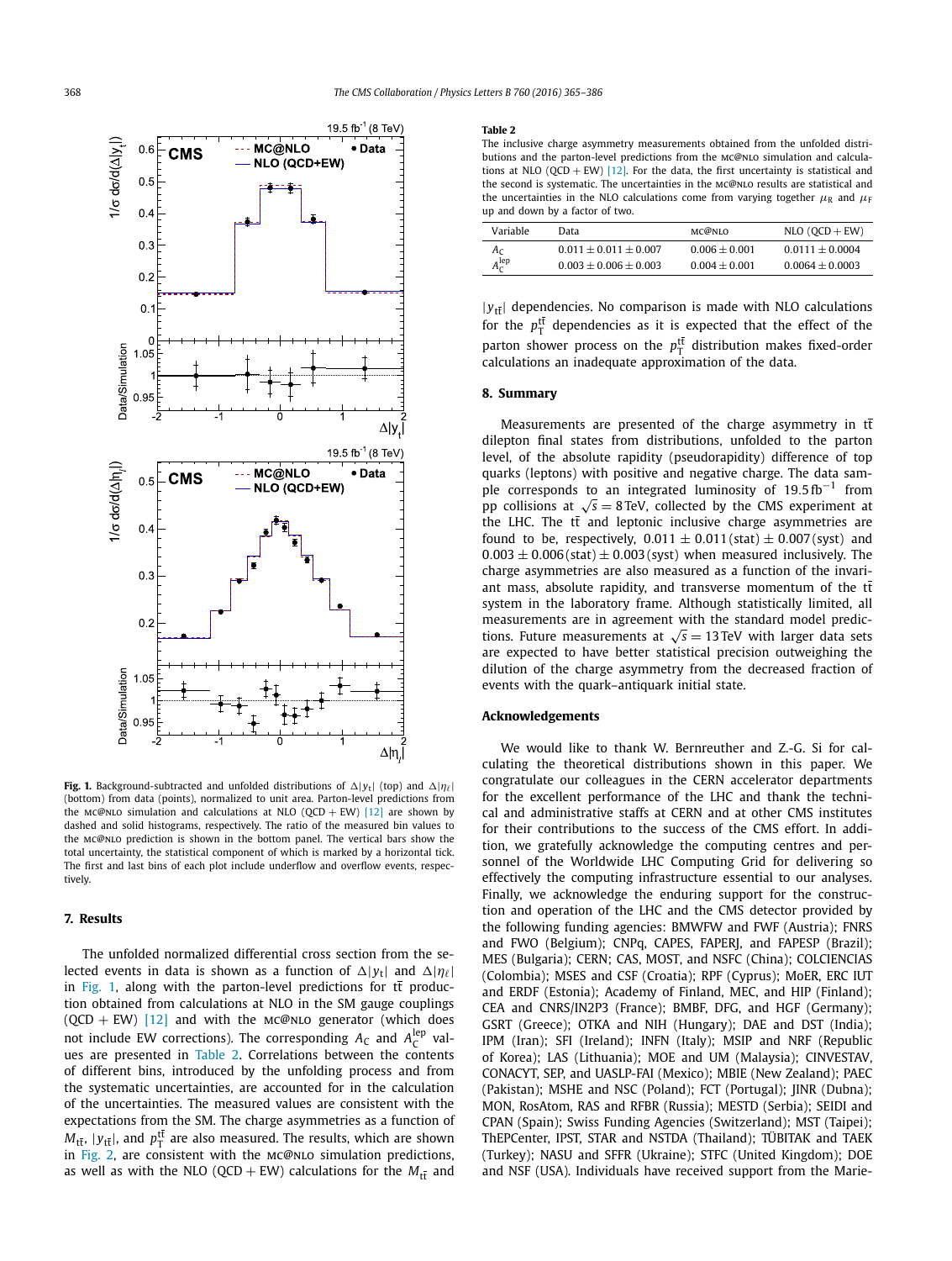<span id="page-4-0"></span>

**Fig. 2.** Dependence of the tt and leptonic charge asymmetries  $A_C$  (left) and  $A_C^{\text{lep}}$  (right) obtained from the unfolded distributions in data (points) on  $M_{t\bar{t}}$  (upper),  $|y_{t\bar{t}}|$  (middle), and  $p_{\rm T}^{\rm tt}$  (lower). Parton-level predictions from the MC@NLO simulation and calculations at NLO (QCD + EW) [\[12\]](#page-5-0) are shown by dashed and solid histograms, respectively. The vertical bars show the total uncertainty, the statistical component of which is marked by a horizontal tick. The last bin of each plot includes overflow events.

Curie programme and the European Research Council and EPLANET (European Union); the Leventis Foundation; the Alfred P. Sloan Foundation; the Alexander von Humboldt Foundation; the Belgian Federal Science Policy Office; the Fonds pour la Formation à la Recherche dans l'Industrie et dans l'Agriculture (FRIA-Belgium); the Agentschap voor Innovatie door Wetenschap en Technologie (IWT-Belgium); the Ministry of Education, Youth and Sports (MEYS) of the Czech Republic; the Council of Science and Industrial Research, India; the HOMING PLUS programme of the Foundation for Polish Science, cofinanced from European Union, Regional Development Fund; the OPUS programme of the National Science Center (Poland); the Compagnia di San Paolo (Torino); MIUR project 20108T4XTM (Italy); the Thalis and Aristeia programmes cofinanced by EU-ESF and the Greek NSRF; the National Priorities Research Program by Qatar National Research Fund; the Rachadapisek Sompot Fund for Postdoctoral Fellowship, Chulalongkorn University (Thailand); the Chulalongkorn Academic into Its 2nd Century Project Advancement Project (Thailand); and the Welch Foundation, contract C-1845.

#### **Appendix A. Supplementary material**

Supplementary material related to this article can be found online at <http://dx.doi.org/10.1016/j.physletb.2016.07.006>.

#### **References**

- [1] CMS Collaboration, Measurement of the top quark mass using proton–proton data at  $\sqrt{s}$  = 7 and 8 TeV, Phys. Rev. D 93 (2016) 072004, [http://dx.doi.org/](http://dx.doi.org/10.1103/PhysRevD.93.072004) [10.1103/PhysRevD.93.072004,](http://dx.doi.org/10.1103/PhysRevD.93.072004) arXiv:1509.04044.
- [2] J.H. Kühn, G. Rodrigo, Charge asymmetry in hadroproduction of heavy quarks, Phys. Rev. Lett. 81 (1998) 49, [http://dx.doi.org/10.1103/PhysRevLett.81.49,](http://dx.doi.org/10.1103/PhysRevLett.81.49) arXiv: hep-ph/9802268.
- [3] J.H. Kühn, G. Rodrigo, Charge asymmetry of heavy quarks at hadron colliders, Phys. Rev. D 59 (1999) 054017, [http://dx.doi.org/10.1103/PhysRevD.59.054017,](http://dx.doi.org/10.1103/PhysRevD.59.054017) arXiv:hep-ph/9807420.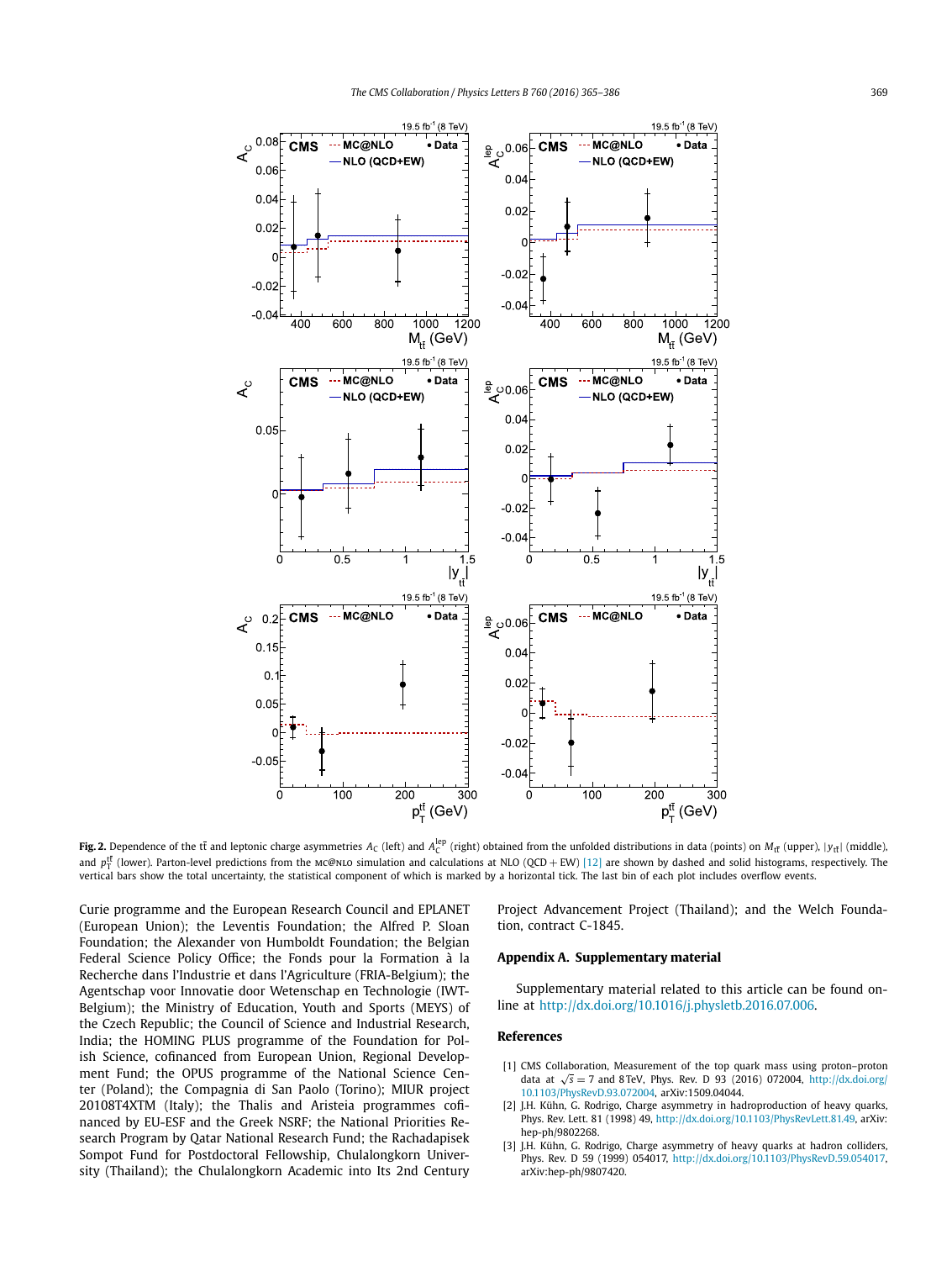- <span id="page-5-0"></span>[4] T. Aaltonen, et al., CDF, Evidence for a mass dependent forward–backward asymmetry in top quark pair production, Phys. Rev. D 83 (2011) 112003, [http://dx.doi.org/10.1103/PhysRevD.83.112003,](http://dx.doi.org/10.1103/PhysRevD.83.112003) arXiv:1101.0034.
- [5] V.M. Abazov, et al., D0, Forward–backward asymmetry in top quark–antiquark production, Phys. Rev. D 84 (2011) 112005, [http://dx.doi.org/10.1103/](http://dx.doi.org/10.1103/PhysRevD.84.112005) [PhysRevD.84.112005](http://dx.doi.org/10.1103/PhysRevD.84.112005).
- [6] J.A. Aguilar-Saavedra, D. Amidei, A. Juste, M. Pérez-Victoria, Asymmetries in top quark pair production at hadron colliders, Rev. Mod. Phys. 87 (2015) 421, [http://dx.doi.org/10.1103/RevModPhys.87.421,](http://dx.doi.org/10.1103/RevModPhys.87.421) arXiv:1406.1798.
- [7] T. Aaltonen, et al., CDF, Measurement of the top quark forward–backward production asymmetry and its dependence on event kinematic properties, Phys. Rev. D 87 (2013) 092002, <http://dx.doi.org/10.1103/PhysRevD.87.092002>, arXiv:1211.1003.
- [8] V.M. Abazov, et al., D0, Measurement of the forward–backward asymmetry in top quark–antiquark production in  $p\bar{p}$  collisions using the lepton  $+$  jets channel, Phys. Rev. D 90 (2014) 072011, [http://dx.doi.org/10.1103/PhysRevD.](http://dx.doi.org/10.1103/PhysRevD.90.072011) [90.072011,](http://dx.doi.org/10.1103/PhysRevD.90.072011) arXiv:1405.0421.
- [9] W. Bernreuther, Z.-G. Si, Distributions and correlations for top quark pair production and decay at the Tevatron and LHC, Nucl. Phys. B 837 (2010) 90, <http://dx.doi.org/10.1016/j.nuclphysb.2010.05.001>, arXiv:1003.3926.
- [10] W. Hollik, D. Pagani, Electroweak contribution to the top quark forwardbackward asymmetry at the Tevatron, Phys. Rev. D 84 (2011) 093003, [http://](http://dx.doi.org/10.1103/PhysRevD.84.093003) [dx.doi.org/10.1103/PhysRevD.84.093003](http://dx.doi.org/10.1103/PhysRevD.84.093003), arXiv:1107.2606.
- [11] J.H. Kühn, G. Rodrigo, Charge asymmetries of top quarks at hadron colliders revisited, J. High Energy Phys. 01 (2012) 063, [http://dx.doi.org/10.1007/](http://dx.doi.org/10.1007/JHEP01(2012)063) [JHEP01\(2012\)063](http://dx.doi.org/10.1007/JHEP01(2012)063), arXiv:1109.6830.
- [12] W. Bernreuther, Z.-G. Si, Top quark and leptonic charge asymmetries for the Tevatron and LHC, Phys. Rev. D 86 (2012) 034026, [http://dx.doi.org/10.1103/](http://dx.doi.org/10.1103/PhysRevD.86.034026) [PhysRevD.86.034026,](http://dx.doi.org/10.1103/PhysRevD.86.034026) arXiv:1205.6580.
- [13] M. Czakon, P. Fiedler, A. Mitov, Resolving the Tevatron top quark forwardbackward asymmetry puzzle: fully differential next-to-next-to-leading-order calculation, Phys. Rev. Lett. 115 (2015) 052001, [http://dx.doi.org/10.1103/](http://dx.doi.org/10.1103/PhysRevLett.115.052001) [PhysRevLett.115.052001](http://dx.doi.org/10.1103/PhysRevLett.115.052001), arXiv:1411.3007.
- [14] M. Czakon, P. Fiedler, D. Heymes, A. Mitov, NNLO OCD predictions for fullydifferential top-quark pair production at the Tevatron, J. High Energy Phys. 05 (2016) 034, [http://dx.doi.org/10.1007/JHEP05\(2016\)034,](http://dx.doi.org/10.1007/JHEP05(2016)034) arXiv:1601.05375.
- [15] CMS Collaboration, The CMS experiment at the CERN LHC, J. Instrum. 3 (2008) S08004, <http://dx.doi.org/10.1088/1748-0221/3/08/S08004>.
- [16] D. Krohn, T. Liu, J. Shelton, L.-T. Wang, A polarized view of the top asymmetry, Phys. Rev. D 84 (2011) 074034, <http://dx.doi.org/10.1103/PhysRevD.84.074034>, arXiv:1105.3743.
- [17] CMS Collaboration, Inclusive and differential measurements of the  $t\bar{t}$  charge asymmetry in proton–proton collisions at 7 TeV, Phys. Lett. B 717 (2012) 129, <http://dx.doi.org/10.1016/j.physletb.2012.09.028>, arXiv:1207.0065.
- [18] ATLAS Collaboration, Measurement of the top quark pair production charge asymmetry in proton–proton collisions at  $\sqrt{s}$  = 7 TeV using the ATLAS detector, J. High Energy Phys. 02 (2014) 107, [http://dx.doi.org/10.1007/JHEP02\(2014\)107](http://dx.doi.org/10.1007/JHEP02(2014)107), arXiv:1311.6724.
- [19] CMS Collaboration, Inclusive and differential measurements of the  $t\bar{t}$  charge asymmetry in pp collisions at  $\sqrt{s} = 8$  TeV, Phys. Lett. B 757 (2016) 154, <http://dx.doi.org/10.1016/j.physletb.2016.03.060>, arXiv:1507.03119.
- [20] CMS Collaboration, Measurement of the charge asymmetry in top quark pair production in pp collisions at  $\sqrt{s} = 8 \text{ TeV}$  using a template method, Phys. Rev. D 93 (2016) 034014, <http://dx.doi.org/10.1103/PhysRevD.93.034014>, arXiv:1508.03862.
- [21] ATLAS Collaboration, Measurement of the charge asymmetry in top-quark pair production in the lepton-plus-jets final state in pp collision data at  $\sqrt{s}$  = 8 TeV with the ATLAS detector, Eur. Phys. J. C 76 (2016) 87, [http://dx.doi.org/](http://dx.doi.org/10.1140/epjc/s10052-016-3910-6) [10.1140/epjc/s10052-016-3910-6,](http://dx.doi.org/10.1140/epjc/s10052-016-3910-6) arXiv:1509.02358.
- [22] ATLAS Collaboration, Measurement of the charge asymmetry in highly boosted top-quark pair production in  $\sqrt{s} = 8$  TeV pp collision data collected by the atlas experiment, Phys. Lett. B 756 (2016) 52, [http://dx.doi.org/10.1016/](http://dx.doi.org/10.1016/j.physletb.2016.02.055) [j.physletb.2016.02.055,](http://dx.doi.org/10.1016/j.physletb.2016.02.055) arXiv:1512.06092.
- [23] CMS Collaboration, Measurements of the tt charge asymmetry using the dilepton decay channel in pp collisions at  $\sqrt{s}$  = 7 TeV, J. High Energy Phys. 04 (2014) 191, [http://dx.doi.org/10.1007/JHEP04\(2014\)191](http://dx.doi.org/10.1007/JHEP04(2014)191), arXiv:1402.3803.
- [24] ATLAS Collaboration, Measurement of the charge asymmetry in dileptonic decays of top quark pairs in pp collisions at  $\sqrt{s}$  = 7 TeV using the ATLAS detector, J. High Energy Phys. 05 (2015) 061, [http://dx.doi.org/10.1007/JHEP05\(2015\)061](http://dx.doi.org/10.1007/JHEP05(2015)061), arXiv:1501.07383.
- [25] CMS Collaboration, Measurements of  $t\bar{t}$  spin correlations and top quark polarization using dilepton final states in *pp* collisions at  $\sqrt{s} = 8$  TeV, Phys. Rev. D 93 (2016) 052007, <http://dx.doi.org/10.1103/PhysRevD.93.052007>, arXiv: 1601.01107.
- [26] CMS Collaboration, Particle-flow event reconstruction in CMS and performance for jets, taus, and  $E_{\rm T}^{\rm miss}$ , CMS Physics Analysis Summary CMS-PAS-PFT-09-001, 2009, <http://cdsweb.cern.ch/record/1194487>.
- [27] CMS Collaboration, Commissioning of the particle-flow event with the first LHC collisions recorded in the CMS detector, CMS Physics Analysis Summary CMS-PAS-PFT-10-001, 2010, <http://cdsweb.cern.ch/record/1247373>.
- [28] CMS Collaboration, Performance of electron reconstruction and selection with the CMS detector in proton–proton collisions at  $\sqrt{s} = 8$  TeV, J. Instrum. 10 (2015) P06005, [http://dx.doi.org/10.1088/1748-0221/10/06/P06005,](http://dx.doi.org/10.1088/1748-0221/10/06/P06005) arXiv: 1502.02701.
- [29] CMS Collaboration, Performance of CMS muon reconstruction in pp collision events at <sup>√</sup>*<sup>s</sup>* <sup>=</sup> <sup>7</sup> TeV, J. Instrum. <sup>7</sup> (2012) P10002, [http://dx.doi.org/10.1088/](http://dx.doi.org/10.1088/1748-0221/7/10/P10002) [1748-0221/7/10/P10002](http://dx.doi.org/10.1088/1748-0221/7/10/P10002), arXiv:1206.4071.
- [30] M. Cacciari, G.P. Salam, G. Soyez, The anti-*kt* jet clustering algorithm, J. High Energy Phys. 04 (2008) 063, <http://dx.doi.org/10.1088/1126-6708/2008/04/063>, arXiv:0802.1189.
- [31] M. Cacciari, G.P. Salam, Pileup subtraction using jet areas, Phys. Lett. B 659 (2008) 119, <http://dx.doi.org/10.1016/j.physletb.2007.09.077>, arXiv:0707.1378.
- [32] CMS Collaboration, Identification of b-quark jets with the CMS experiment, J. Instrum. 8 (2013) P04013, <http://dx.doi.org/10.1088/1748-0221/8/04/P04013>, arXiv:1211.4462.
- [33] CMS Collaboration, Measurement of the  $t\bar{t}$  production cross section and the top quark mass in the dilepton channel in pp collisions at  $\sqrt{s} = 7$  TeV, J. High Energy Phys. 07 (2011) 049, [http://dx.doi.org/10.1007/JHEP07\(2011\)049](http://dx.doi.org/10.1007/JHEP07(2011)049), arXiv:1105.5661.
- [34] R.H. Dalitz, G.R. Goldstein, Analysis of top-antitop production and dilepton decay events and the top quark mass, Phys. Lett. B 287 (1992) 225, [http://dx.doi.org/10.1016/0370-2693\(92\)91904-N](http://dx.doi.org/10.1016/0370-2693(92)91904-N).
- [35] B.A. Betchart, R. Demina, A. Harel, Analytic solutions for neutrino momenta in decay of top quarks, Nucl. Instrum. Methods Phys. Res., Sect. A, Accel. Spectrom. Detect. Assoc. Equip. 736 (2014) 169, [http://dx.doi.org/10.1016/](http://dx.doi.org/10.1016/j.nima.2013.10.039) [j.nima.2013.10.039](http://dx.doi.org/10.1016/j.nima.2013.10.039), arXiv:1305.1878.
- [36] S. Frixione, B.R. Webber, Matching NLO QCD computations and parton shower simulations, J. High Energy Phys. 06 (2002) 029, [http://dx.doi.org/10.1088/](http://dx.doi.org/10.1088/1126-6708/2002/06/029) [1126-6708/2002/06/029](http://dx.doi.org/10.1088/1126-6708/2002/06/029), arXiv:hep-ph/0204244.
- [37] S. Frixione, P. Nason, B.R. Webber, Matching NLO QCD and parton showers in heavy flavor production, J. High Energy Phys. 08 (2003) 007, [http://dx.doi.org/](http://dx.doi.org/10.1088/1126-6708/2003/08/007) [10.1088/1126-6708/2003/08/007,](http://dx.doi.org/10.1088/1126-6708/2003/08/007) arXiv:hep-ph/0305252.
- [38] J. Pumplin, D.R. Stump, J. Huston, H.L. Lai, P.M. Nadolsky, W.K. Tung, New generation of parton distributions with uncertainties from global QCD analysis, J. High Energy Phys. 07 (2002) 012, [http://dx.doi.org/10.1088/1126-6708/](http://dx.doi.org/10.1088/1126-6708/2002/07/012) [2002/07/012](http://dx.doi.org/10.1088/1126-6708/2002/07/012), arXiv:hep-ph/0201195.
- [39] G. Corcella, I.G. Knowles, G. Marchesini, S. Moretti, K. Odagiri, P. Richardson, M.H. Seymour, B.R. Webber, HERWIG 6: an event generator for hadron emission reactions with interfering gluons (including supersymmetric processes), J. High Energy Phys. 01 (2001) 010, <http://dx.doi.org/10.1088/1126-6708/2001/01/010>, arXiv:hep-ph/0011363.
- [40] J. Alwall, M. Herquet, F. Maltoni, O. Mattelaer, T. Stelzer, MADGRAPH5: going beyond, J. High Energy Phys. 06 (2011) 128, [http://dx.doi.org/10.1007/](http://dx.doi.org/10.1007/JHEP06(2011)128) [JHEP06\(2011\)128](http://dx.doi.org/10.1007/JHEP06(2011)128), arXiv:1106.0522.
- [41] J. Alwall, R. Frederix, S. Frixione, V. Hirschi, F. Maltoni, O. Mattelaer, H.-S. Shao, T. Stelzer, P. Torrielli, M. Zaro, The automated computation of tree-level and next-to-leading order differential cross sections, and their matching to parton shower simulations, J. High Energy Phys. 07 (2014) 079, [http://dx.doi.org/](http://dx.doi.org/10.1007/JHEP07(2014)079) [10.1007/JHEP07\(2014\)079,](http://dx.doi.org/10.1007/JHEP07(2014)079) arXiv:1405.0301.
- [42] P. Nason, A new method for combining NLO QCD with shower Monte Carlo algorithms, J. High Energy Phys. 11 (2004) 040, [http://dx.doi.org/10.1088/](http://dx.doi.org/10.1088/1126-6708/2004/11/040) [1126-6708/2004/11/040](http://dx.doi.org/10.1088/1126-6708/2004/11/040), arXiv:hep-ph/0409146.
- [43] S. Frixione, P. Nason, C. Oleari, Matching NLO QCD computations with parton shower simulations: the powheg method, J. High Energy Phys. 11 (2007) 070, <http://dx.doi.org/10.1088/1126-6708/2007/11/070>, arXiv:0709.2092.
- [44] S. Alioli, P. Nason, C. Oleari, E. Re, NLO single-top production matched with shower in POWHEG: *s*- and *t*-channel contributions, J. High Energy Phys. 09 (2009) 111, [http://dx.doi.org/10.1088/1126-6708/2009/09/111,](http://dx.doi.org/10.1088/1126-6708/2009/09/111) arXiv:0907.4076 (Erratum: [http://dx.doi.org/10.1007/JHEP02\(2010\)011](http://dx.doi.org/10.1007/JHEP02(2010)011)).
- [45] S. Alioli, P. Nason, C. Oleari, E. Re, A general framework for implementing NLO calculations in shower Monte Carlo programs: the powheg BOX, J. High Energy Phys. 06 (2010) 043, [http://dx.doi.org/10.1007/JHEP06\(2010\)043](http://dx.doi.org/10.1007/JHEP06(2010)043), arXiv: 1002.2581.
- [46] E. Re, Single-top *Wt*-channel production matched with parton showers using the POWHEG method, Eur. Phys. J. C 71 (2011) 1547, [http://dx.doi.org/](http://dx.doi.org/10.1140/epjc/s10052-011-1547-z) [10.1140/epjc/s10052-011-1547-z](http://dx.doi.org/10.1140/epjc/s10052-011-1547-z), arXiv:1009.2450.
- [47] T. Sjöstrand, S. Mrenna, P. Skands, PYTHIA 6.4 physics and manual, J. High Energy Phys. 05 (2006) 026, <http://dx.doi.org/10.1088/1126-6708/2006/05/026>, arXiv:0706.2334.
- [48] J.M. Campbell, R.K. Ellis, MCFM for the Tevatron and the LHC, Nucl. Phys. B, Proc. Suppl. 205–206 (2010) 10, [http://dx.doi.org/10.1016/j.nuclphysbps.2010.](http://dx.doi.org/10.1016/j.nuclphysbps.2010.08.011) [08.011,](http://dx.doi.org/10.1016/j.nuclphysbps.2010.08.011) arXiv:1007.3492.
- [49] J.M. Campbell, R.K. Ellis, C. Williams, Vector boson pair production at the LHC, J. High Energy Phys. 07 (2011) 018, [http://dx.doi.org/10.1007/JHEP07\(2011\)018](http://dx.doi.org/10.1007/JHEP07(2011)018), arXiv:1105.0020.
- [50] R. Frederix, S. Frixione, V. Hirschi, F. Maltoni, R. Pittau, P. Torrielli, Fourlepton production at hadron colliders: aMC@NLO predictions with theoretical uncertainties, J. High Energy Phys. 02 (2012) 099, [http://dx.doi.org/10.1007/](http://dx.doi.org/10.1007/JHEP02(2012)099) [JHEP02\(2012\)099](http://dx.doi.org/10.1007/JHEP02(2012)099), arXiv:1110.4738.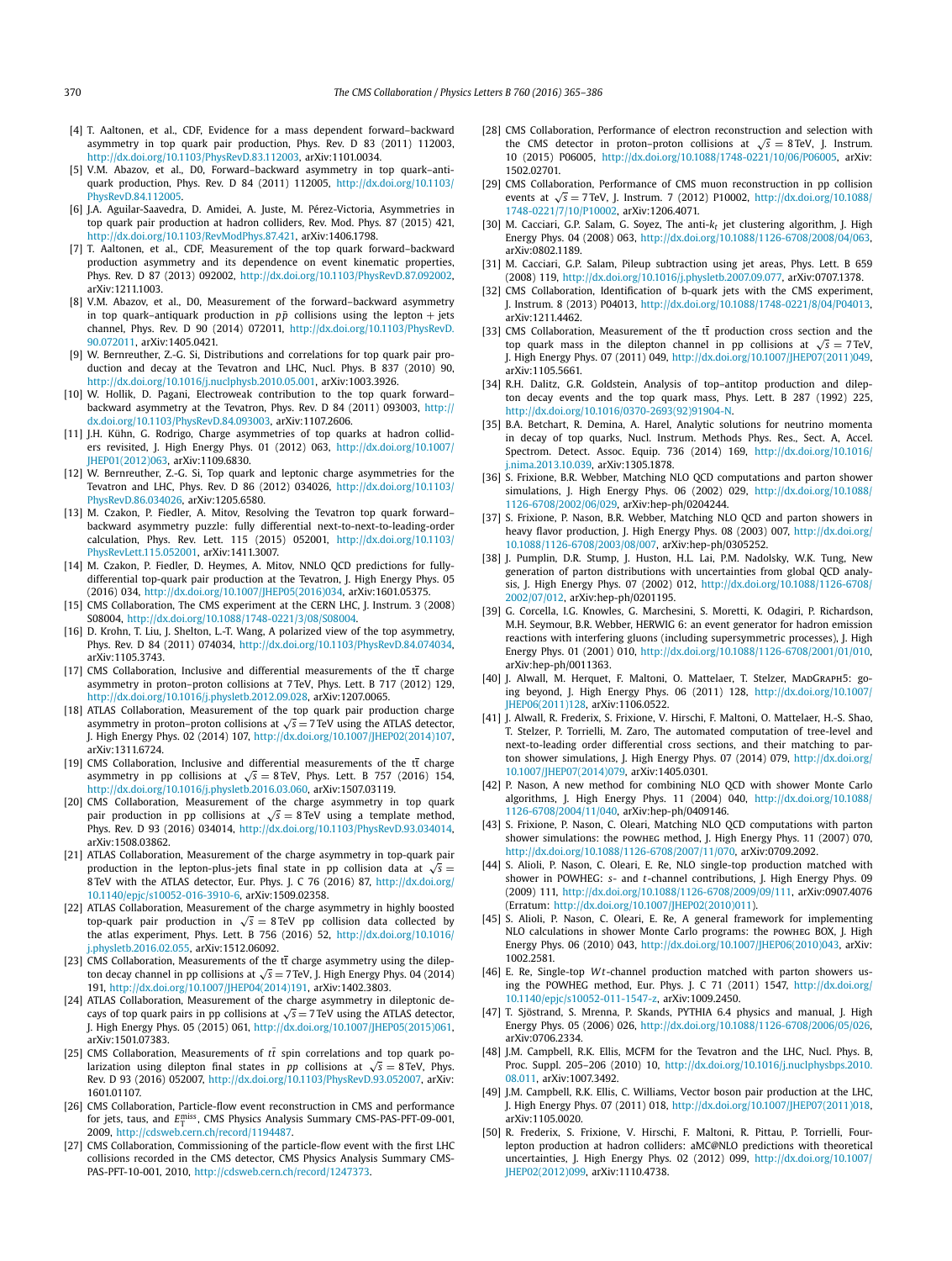- <span id="page-6-0"></span>[51] J.M. Campbell, R.K. Ellis, tt $W^{\pm}$  production and decay at NLO, J. High Energy Phys. 07 (2012) 052, [http://dx.doi.org/10.1007/JHEP07\(2012\)052,](http://dx.doi.org/10.1007/JHEP07(2012)052) arXiv: 1204.5678.
- [52] M.V. Garzelli, A. Kardos, C.G. Papadopoulos, Z. Trócsányi, t $\bar{t}W^{\pm}$  and tt $\bar{t}Z$ hadroproduction at NLO accuracy in QCD with parton shower and hadronization effects, J. High Energy Phys. 11 (2012) 056, [http://dx.doi.org/10.1007/](http://dx.doi.org/10.1007/JHEP11(2012)056) [JHEP11\(2012\)056](http://dx.doi.org/10.1007/JHEP11(2012)056), arXiv:1208.2665.
- [53] R. Gavin, Y. Li, F. Petriello, S. Quackenbush, W physics at the LHC with FEWZ 2.1, Comput. Phys. Commun. 184 (2013) 208, [http://dx.doi.org/10.1016/](http://dx.doi.org/10.1016/j.cpc.2012.09.005) [j.cpc.2012.09.005](http://dx.doi.org/10.1016/j.cpc.2012.09.005), arXiv:1201.5896.
- [54] N. Kidonakis, Next-to-next-to-leading-order collinear and soft gluon corrections for *t*-channel single top quark production, Phys. Rev. D 83 (2011) 091503, <http://dx.doi.org/10.1103/PhysRevD.83.091503>, arXiv:1103.2792.
- [55] N. Kidonakis, NNLL resummation for *s*-channel single top quark production, Phys. Rev. D 81 (2010) 054028, [http://dx.doi.org/10.1103/PhysRevD.81.054028,](http://dx.doi.org/10.1103/PhysRevD.81.054028) arXiv:1001.5034.
- [56] N. Kidonakis, Two-loop soft anomalous dimensions for single top quark associated production with a W<sup>−</sup> or H<sup>−</sup>, Phys. Rev. D 82 (2010) 054018, <http://dx.doi.org/10.1103/PhysRevD.82.054018>, arXiv:1005.4451.
- [57] S. Agostinelli, et al., Geant4, Geant4 a simulation toolkit, Nucl. Instrum. Methods Phys. Res., Sect. A, Accel. Spectrom. Detect. Assoc. Equip. 506 (2003) 250, [http://dx.doi.org/10.1016/S0168-9002\(03\)01368-8](http://dx.doi.org/10.1016/S0168-9002(03)01368-8).
- [58] CMS Collaboration, Search for top-squark pair production in the single-lepton final state in pp collisions at  $\sqrt{s} = 8$  TeV, Eur. Phys. J. C 73 (2013) 2677, <http://dx.doi.org/10.1140/epjc/s10052-013-2677-2>, arXiv:1308.1586.
- [59] CMS Collaboration, Observation of the associated production of a single top quark and a *W* boson in *pp* collisions at  $\sqrt{s} = 8$  TeV, Phys. Rev. Lett. 112 (2014)

231802, [http://dx.doi.org/10.1103/PhysRevLett.112.231802,](http://dx.doi.org/10.1103/PhysRevLett.112.231802) arXiv:1401.2942.

- [60] CMS Collaboration, Measurement of the sum of WW and WZ production with <sup>W</sup> <sup>+</sup> dijet events in pp collisions at <sup>√</sup>*<sup>s</sup>* <sup>=</sup> <sup>7</sup> TeV, Eur. Phys. J. <sup>C</sup> <sup>73</sup> (2013) 2283, <http://dx.doi.org/10.1140/epjc/s10052-013-2283-3>, arXiv:1210.7544.
- [61] CMS Collaboration, Measurement of WZ and ZZ production in pp collisions at <sup>√</sup>*<sup>s</sup>* <sup>=</sup> <sup>8</sup> TeV in final states with b-tagged jets, Eur. Phys. J. <sup>C</sup> <sup>74</sup> (2014) 2973, <http://dx.doi.org/10.1140/epjc/s10052-014-2973-5>, arXiv:1403.3047.
- [62] CMS Collaboration, Observation of top quark pairs produced in association with a vector boson in pp collisions at  $\sqrt{s} = 8 \text{ TeV}$ , J. High Energy Phys. 01 (2016) 096, [http://dx.doi.org/10.1007/JHEP01\(2016\)096,](http://dx.doi.org/10.1007/JHEP01(2016)096) arXiv:1510.01131.
- [63] S. Schmitt, Tunfold, an algorithm for correcting migration effects in high energy physics, J. Instrum. 7 (2012) T10003, [http://dx.doi.org/10.1088/1748-0221/](http://dx.doi.org/10.1088/1748-0221/7/10/T10003) [7/10/T10003,](http://dx.doi.org/10.1088/1748-0221/7/10/T10003) arXiv:1205.6201.
- [64] CMS Collaboration, Determination of jet energy calibration and transverse momentum resolution in CMS, J. Instrum. 6 (2011) P11002, [http://dx.doi.org/](http://dx.doi.org/10.1088/1748-0221/6/11/P11002) [10.1088/1748-0221/6/11/P11002](http://dx.doi.org/10.1088/1748-0221/6/11/P11002), arXiv:1107.4277.
- [65] S. Alekhin, et al., The PDF4LHC working group interim report, [arXiv:1101.0536,](http://refhub.elsevier.com/S0370-2693(16)30347-1/bib416C656B68696E3A32303131736Bs1) [2011.](http://refhub.elsevier.com/S0370-2693(16)30347-1/bib416C656B68696E3A32303131736Bs1)
- [66] M. Botje, J. Butterworth, A. [Cooper-Sarkar,](http://refhub.elsevier.com/S0370-2693(16)30347-1/bib706466346C6863496E746572696Ds1) A. de Roeck, J. Feltesse, S. Forte, [A. Glazov,](http://refhub.elsevier.com/S0370-2693(16)30347-1/bib706466346C6863496E746572696Ds1) J. Huston, R. McNulty, T. Sjöstrand, R. Thorne, The PDF4LHC working group interim [recommendations,](http://refhub.elsevier.com/S0370-2693(16)30347-1/bib706466346C6863496E746572696Ds1) arXiv:1101.0538, 2011.
- [67] CMS Collaboration, Measurement of differential top-quark pair production cross sections in pp collisions at  $\sqrt{s}$  = 7 TeV, Eur. Phys. J. C 73 (2013) 2339, <http://dx.doi.org/10.1140/epjc/s10052-013-2339-4>, arXiv:1211.2220.
- [68] CMS Collaboration, Measurement of the differential cross section for top quark pair production in pp collisions at  $\sqrt{s} = 8$  TeV, Eur. Phys. J. C 75 (2015) 542, [http://dx.doi.org/10.1140/epjc/s10052-015-3709-x,](http://dx.doi.org/10.1140/epjc/s10052-015-3709-x) arXiv:1505.04480.

### **CMS Collaboration**

## V. Khachatryan, A.M. Sirunyan, A. Tumasyan

*Yerevan Physics Institute, Yerevan, Armenia*

W. Adam, E. Asilar, T. Bergauer, J. Brandstetter, E. Brondolin, M. Dragicevic, J. Erö, M. Flechl, M. Friedl, R. Frühwirth <sup>1</sup>, V.M. Ghete, C. Hartl, N. Hörmann, J. Hrubec, M. Jeitler <sup>1</sup>, A. König, M. Krammer <sup>1</sup>, I. Krätschmer, D. Liko, T. Matsushita, I. Mikulec, D. Rabady, N. Rad, B. Rahbaran, H. Rohringer, J. Schieck  $\frac{1}{2}$  $\frac{1}{2}$  $\frac{1}{2}$ , R. Schöfbeck, J. Strauss, W. Treberer-Treberspurg, W. Waltenberger, C.-E. Wulz

*Institut für Hochenergiephysik der OeAW, Wien, Austria*

#### V. Mossolov, N. Shumeiko, J. Suarez Gonzalez

*National Centre for Particle and High Energy Physics, Minsk, Belarus*

S. Alderweireldt, T. Cornelis, E.A. De Wolf, X. Janssen, A. Knutsson, J. Lauwers, S. Luyckx, M. Van De Klundert, H. Van Haevermaet, P. Van Mechelen, N. Van Remortel, A. Van Spilbeeck

*Universiteit Antwerpen, Antwerpen, Belgium*

S. Abu Zeid, F. Blekman, J. D'Hondt, N. Daci, I. De Bruyn, K. Deroover, N. Heracleous, J. Keaveney, S. Lowette, S. Moortgat, L. Moreels, A. Olbrechts, Q. Python, D. Strom, S. Tavernier, W. Van Doninck, P. Van Mulders, I. Van Parijs

*Vrije Universiteit Brussel, Brussel, Belgium*

H. Brun, C. Caillol, B. Clerbaux, G. De Lentdecker, G. Fasanella, L. Favart, R. Goldouzian, A. Grebenyuk, G. Karapostoli, T. Lenzi, A. Léonard, T. Maerschalk, A. Marinov, A. Randle-conde, T. Seva, C. Vander Velde, P. Vanlaer, R. Yonamine, F. Zenoni, F. Zhang [2](#page-20-0)

*Université Libre de Bruxelles, Bruxelles, Belgium*

L. Benucci, A. Cimmino, S. Crucy, D. Dobur, A. Fagot, G. Garcia, M. Gul, J. Mccartin, A.A. Ocampo Rios, D. Poyraz, D. Ryckbosch, S. Salva, M. Sigamani, M. Tytgat, W. Van Driessche, E. Yazgan, N. Zaganidis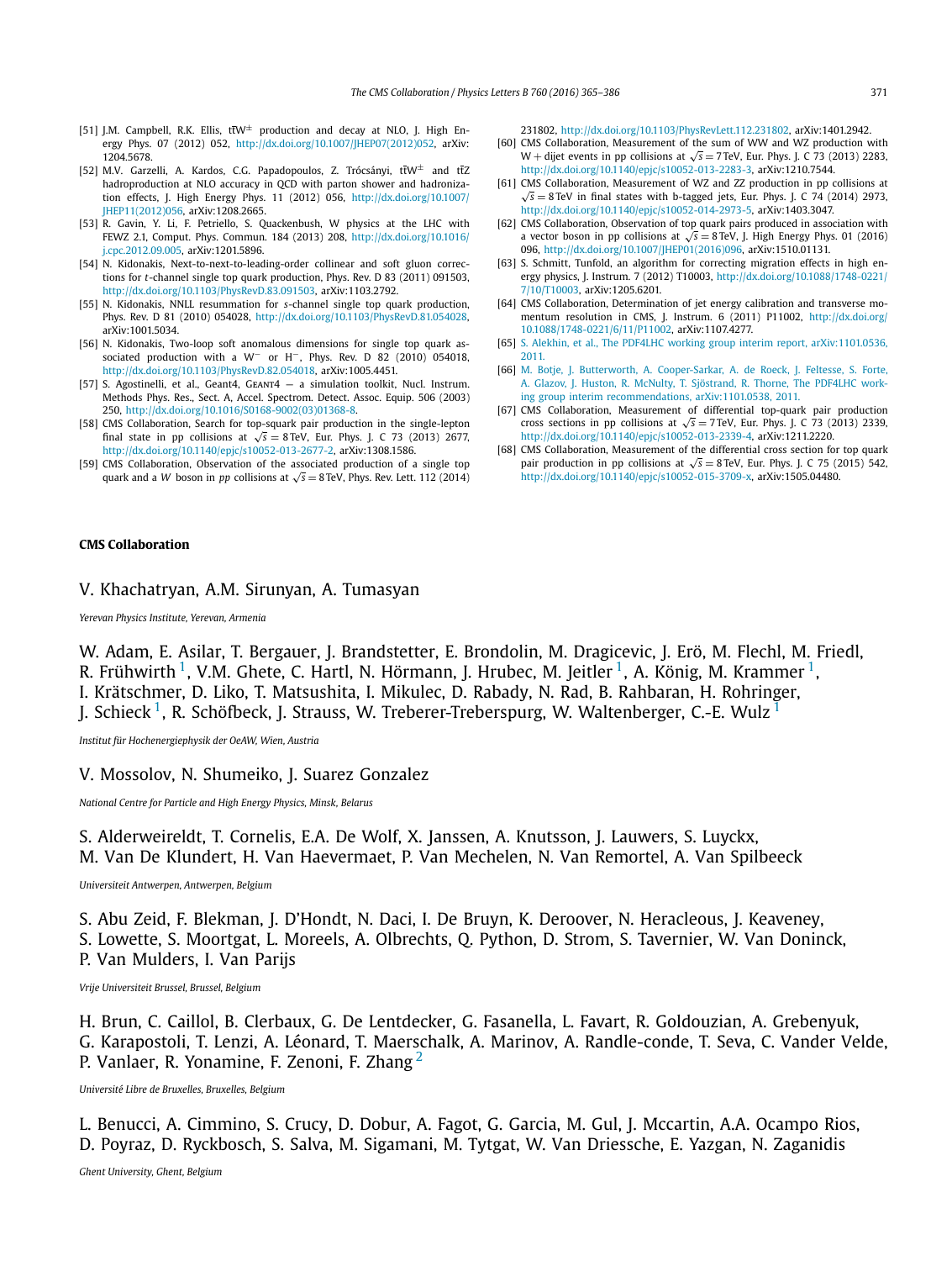S. Basegmez, C. Beluffi<sup>3</sup>, O. Bondu, S. Brochet, G. Bruno, A. Caudron, L. Ceard, S. De Visscher, C. Delaere, M. Delcourt, D. Favart, L. Forthomme, A. Giammanco, A. Jafari, P. Jez, M. Komm, V. Lemaitre, A. Mertens, M. Musich, C. Nuttens, L. Perrini, K. Piotrzkowski, L. Quertenmont, M. Selvaggi, M. Vidal Marono

*Université Catholique de Louvain, Louvain-la-Neuve, Belgium*

#### N. Beliy, G.H. Hammad

*Université de Mons, Mons, Belgium*

W.L. Aldá Júnior, F.L. Alves, G.A. Alves, L. Brito, M. Correa Martins Junior, M. Hamer, C. Hensel, A. Moraes, M.E. Pol, P. Rebello Teles

*Centro Brasileiro de Pesquisas Fisicas, Rio de Janeiro, Brazil*

E. Belchior Batista Das Chagas, W. Carvalho, J. Chinellato<sup>4</sup>, A. Custódio, E.M. Da Costa, D. De Jesus Damiao, C. De Oliveira Martins, S. Fonseca De Souza, L.M. Huertas Guativa, H. Malbouisson, D. Matos Figueiredo, C. Mora Herrera, L. Mundim, H. Nogima, W.L. Prado Da Silva, A. Santoro, A. Sznajder, E.J. Tonelli Manganote<sup>4</sup>, A. Vilela Pereira

*Universidade do Estado do Rio de Janeiro, Rio de Janeiro, Brazil*

S. Ahuja <sup>a</sup>, C.A. Bernardes <sup>b</sup>, A. De Souza Santos <sup>b</sup>, S. Dogra <sup>a</sup>, T.R. Fernandez Perez Tomei <sup>a</sup>, E.M. Gregores <sup>b</sup>, P.G. Mercadante <sup>b</sup>, C.S. Moon <sup>a, 5</sup>, S.F. Novaes <sup>a</sup>, Sandra S. Padula <sup>a</sup>, D. Romero Abad <sup>b</sup>, J.C. Ruiz Vargas

<sup>a</sup> *Universidade Estadual Paulista, São Paulo, Brazil* <sup>b</sup> *Universidade Federal do ABC, São Paulo, Brazil*

#### A. Aleksandrov, R. Hadjiiska, P. Iaydjiev, M. Rodozov, S. Stoykova, G. Sultanov, M. Vutova

*Institute for Nuclear Research and Nuclear Energy, Sofia, Bulgaria*

A. Dimitrov, I. Glushkov, L. Litov, B. Pavlov, P. Petkov

*University of Sofia, Sofia, Bulgaria*

## W. Fang<sup>[6](#page-20-0)</sup>

*Beihang University, Beijing, China*

M. Ahmad, J.G. Bian, G.M. Chen, H.S. Chen, M. Chen, T. Cheng, R. Du, C.H. Jiang, D. Leggat, R. Plestina<sup>7</sup>, F. Romeo, S.M. Shaheen, A. Spiezia, J. Tao, C. Wang, Z. Wang, H. Zhang

*Institute of High Energy Physics, Beijing, China*

# C. Asawatangtrakuldee, Y. Ban, Q. Li, S. Liu, Y. Mao, S.J. Qian, D. Wang, Z. Xu

*State Key Laboratory of Nuclear Physics and Technology, Peking University, Beijing, China*

# C. Avila, A. Cabrera, L.F. Chaparro Sierra, C. Florez, J.P. Gomez, B. Gomez Moreno, J.C. Sanabria

*Universidad de Los Andes, Bogota, Colombia*

# N. Godinovic, D. Lelas, I. Puljak, P.M. Ribeiro Cipriano

*University of Split, Faculty of Electrical Engineering, Mechanical Engineering and Naval Architecture, Split, Croatia*

# Z. Antunovic, M. Kovac

*University of Split, Faculty of Science, Split, Croatia*

# V. Brigljevic, K. Kadija, J. Luetic, S. Micanovic, L. Sudic

*Institute Rudjer Boskovic, Zagreb, Croatia*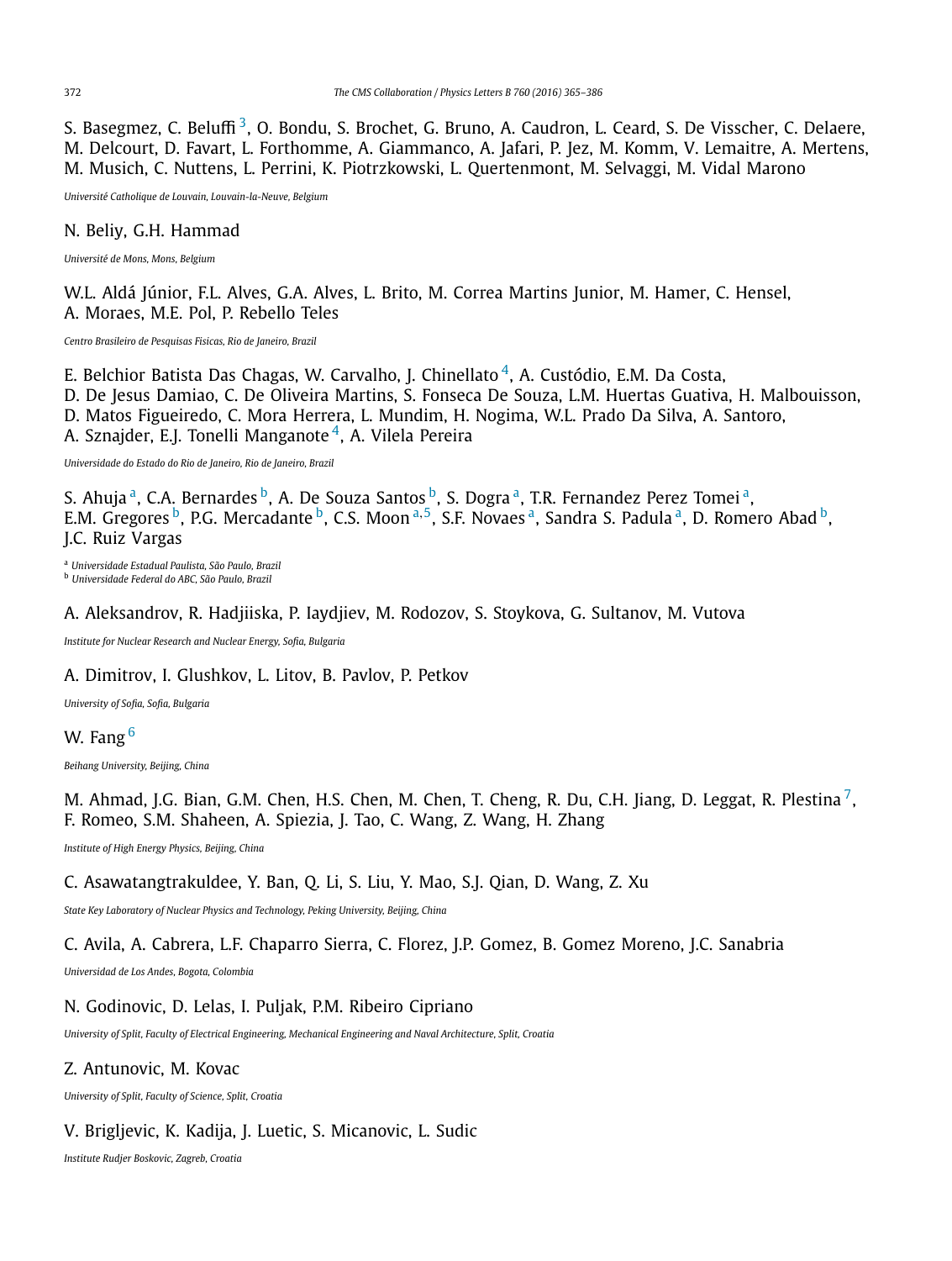# A. Attikis, G. Mavromanolakis, J. Mousa, C. Nicolaou, F. Ptochos, P.A. Razis, H. Rykaczewski

*University of Cyprus, Nicosia, Cyprus*

## M. Finger<sup>[8](#page-20-0)</sup>, M. Finger Ir.<sup>8</sup>

*Charles University, Prague, Czech Republic*

# E. Carrera Jarrin

*Universidad San Francisco de Quito, Quito, Ecuador*

# Y. Assran [9](#page-20-0)*,*[10,](#page-20-0) A. Ellithi Kamel [11,](#page-20-0) A. Mahrous [12](#page-20-0), A. Radi [10](#page-20-0)*,*[13](#page-20-0)

Academy of Scientific Research and Technology of the Arab Republic of Egypt, Egyptian Network of High Energy Physics, Cairo, Egypt

## B. Calpas, M. Kadastik, M. Murumaa, M. Raidal, A. Tiko, C. Veelken

*National Institute of Chemical Physics and Biophysics, Tallinn, Estonia*

### P. Eerola, J. Pekkanen, M. Voutilainen

*Department of Physics, University of Helsinki, Helsinki, Finland*

J. Härkönen, V. Karimäki, R. Kinnunen, T. Lampén, K. Lassila-Perini, S. Lehti, T. Lindén, P. Luukka, T. Peltola, J. Tuominiemi, E. Tuovinen, L. Wendland

*Helsinki Institute of Physics, Helsinki, Finland*

### J. Talvitie, T. Tuuva

*Lappeenranta University of Technology, Lappeenranta, Finland*

M. Besancon, F. Couderc, M. Dejardin, D. Denegri, B. Fabbro, J.L. Faure, C. Favaro, F. Ferri, S. Ganjour, A. Givernaud, P. Gras, G. Hamel de Monchenault, P. Jarry, E. Locci, M. Machet, J. Malcles, J. Rander, A. Rosowsky, M. Titov, A. Zghiche

*DSM/IRFU, CEA/Saclay, Gif-sur-Yvette, France*

A. Abdulsalam, I. Antropov, S. Baffioni, F. Beaudette, P. Busson, L. Cadamuro, E. Chapon, C. Charlot, O. Davignon, N. Filipovic, R. Granier de Cassagnac, M. Jo, S. Lisniak, P. Miné, I.N. Naranjo, M. Nguyen, C. Ochando, G. Ortona, P. Paganini, P. Pigard, S. Regnard, R. Salerno, Y. Sirois, T. Strebler, Y. Yilmaz, A. Zabi

*Laboratoire Leprince-Ringuet, Ecole Polytechnique, IN2P3–CNRS, Palaiseau, France*

J.-L. Agram <sup>14</sup>, J. Andrea, A. Aubin, D. Bloch, J.-M. Brom, M. Buttignol, E.C. Chabert, N. Chanon, C. Collard, E. Conte [14,](#page-20-0) X. Coubez, J.-C. Fontaine [14](#page-20-0), D. Gelé, U. Goerlach, C. Goetzmann, A.-C. Le Bihan, J.A. Merlin [15,](#page-20-0) K. Skovpen, P. Van Hove

Institut Pluridisciplinaire Hubert Curien, Université de Strasbourg, Université de Haute Alsace Mulhouse, CNRS/IN2P3, Strasbourg, France

## S. Gadrat

Centre de Calcul de l'Institut National de Physique Nucleaire et de Physique des Particules, CNRS/IN2P3, Villeurbanne, France

S. Beauceron, C. Bernet, G. Boudoul, E. Bouvier, C.A. Carrillo Montoya, R. Chierici, D. Contardo, B. Courbon, P. Depasse, H. El Mamouni, J. Fan, J. Fay, S. Gascon, M. Gouzevitch, B. Ille, F. Lagarde, I.B. Laktineh, M. Lethuillier, L. Mirabito, A.L. Pequegnot, S. Perries, A. Popov <sup>16</sup>, J.D. Ruiz Alvarez, D. Sabes, V. Sordini, M. Vander Donckt, P. Verdier, S. Viret

Université de Lyon, Université Claude Bernard Lyon 1, CNRS-IN2P3, Institut de Physique Nucléaire de Lyon, Villeurbanne, France

## T. Toriashvili <sup>[17](#page-20-0)</sup>

*Georgian Technical University, Tbilisi, Georgia*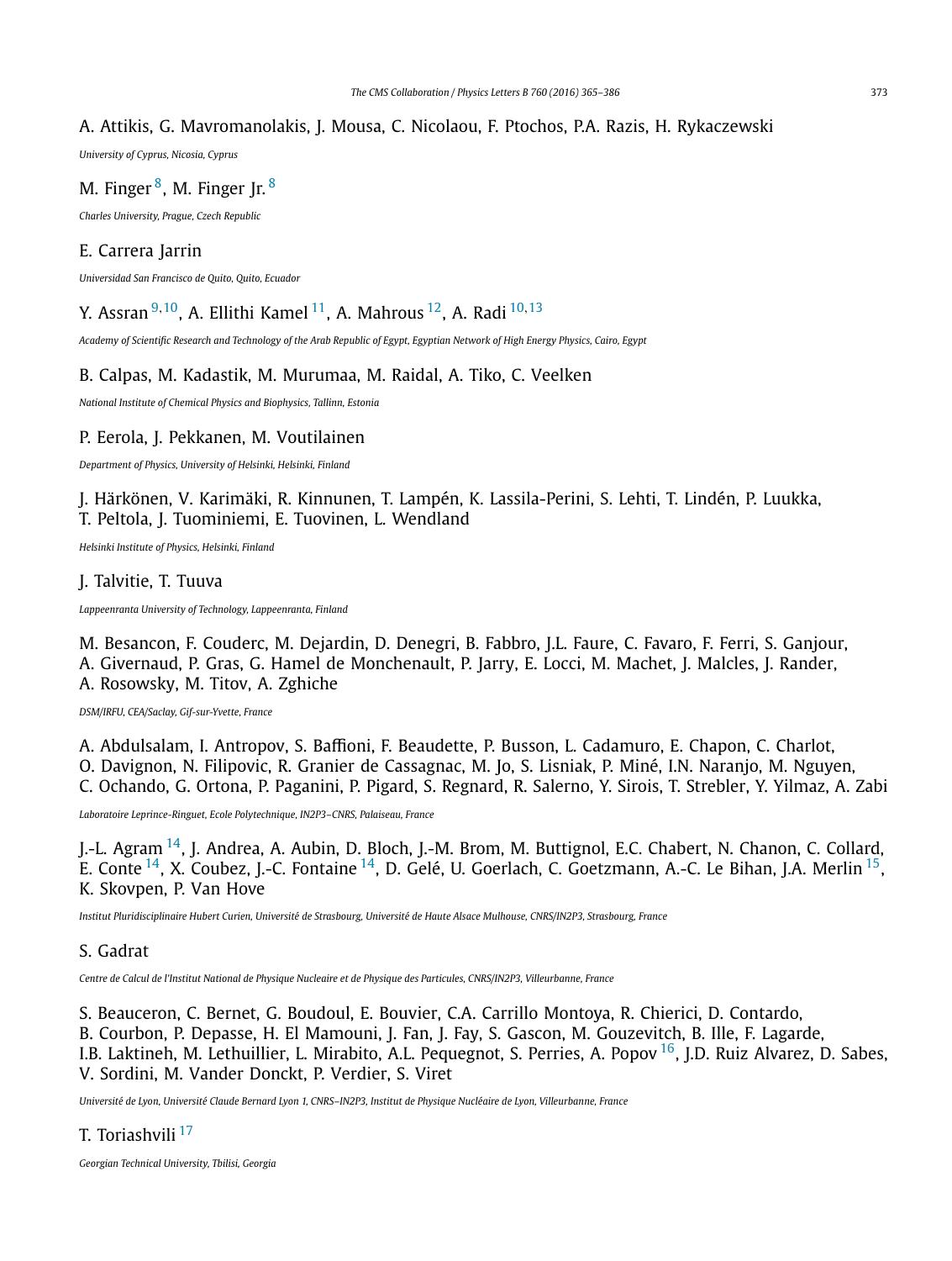# Z. Tsamalaidze<sup>[8](#page-20-0)</sup>

*Tbilisi State University, Tbilisi, Georgia*

C. Autermann, S. Beranek, L. Feld, A. Heister, M.K. Kiesel, K. Klein, M. Lipinski, A. Ostapchuk, M. Preuten, F. Raupach, S. Schael, J.F. Schulte, T. Verlage, H. Weber, V. Zhukov [16](#page-20-0)

*RWTH Aachen University, I. Physikalisches Institut, Aachen, Germany*

M. Ata, M. Brodski, E. Dietz-Laursonn, D. Duchardt, M. Endres, M. Erdmann, S. Erdweg, T. Esch, R. Fischer, A. Güth, T. Hebbeker, C. Heidemann, K. Hoepfner, S. Knutzen, M. Merschmeyer, A. Meyer, P. Millet, S. Mukherjee, M. Olschewski, K. Padeken, P. Papacz, T. Pook, M. Radziej, H. Reithler, M. Rieger, F. Scheuch, L. Sonnenschein, D. Teyssier, S. Thüer

*RWTH Aachen University, III. Physikalisches Institut A, Aachen, Germany*

V. Cherepanov, Y. Erdogan, G. Flügge, H. Geenen, M. Geisler, F. Hoehle, B. Kargoll, T. Kress, A. Künsken, J. Lingemann, A. Nehrkorn, A. Nowack, I.M. Nugent, C. Pistone, O. Pooth, A. Stahl [15](#page-20-0)

*RWTH Aachen University, III. Physikalisches Institut B, Aachen, Germany*

M. Aldaya Martin, I. Asin, N. Bartosik, K. Beernaert, O. Behnke, U. Behrens, K. Borras <sup>18</sup>, A. Burgmeier, A. Campbell, C. Contreras-Campana, F. Costanza, C. Diez Pardos, G. Dolinska, S. Dooling, G. Eckerlin, D. Eckstein, T. Eichhorn, E. Gallo [19](#page-20-0), J. Garay Garcia, A. Geiser, A. Gizhko, P. Gunnellini, J. Hauk, M. Hempel<sup>20</sup>, H. Jung, A. Kalogeropoulos, O. Karacheban<sup>20</sup>, M. Kasemann, P. Katsas, J. Kieseler, C. Kleinwort, I. Korol, W. Lange, J. Leonard, K. Lipka, A. Lobanov, W. Lohmann [20](#page-20-0), R. Mankel, I.-A. Melzer-Pellmann, A.B. Meyer, G. Mittag, J. Mnich, A. Mussgiller, A. Nayak, E. Ntomari, D. Pitzl, R. Placakyte, A. Raspereza, B. Roland, M.Ö. Sahin, P. Saxena, T. Schoerner-Sadenius, C. Seitz, S. Spannagel, N. Stefaniuk, K.D. Trippkewitz, G.P. Van Onsem, R. Walsh, C. Wissing

*Deutsches Elektronen-Synchrotron, Hamburg, Germany*

V. Blobel, M. Centis Vignali, A.R. Draeger, T. Dreyer, J. Erfle, E. Garutti, K. Goebel, D. Gonzalez, M. Görner, J. Haller, M. Hoffmann, R.S. Höing, A. Junkes, R. Klanner, R. Kogler, N. Kovalchuk, T. Lapsien, T. Lenz, I. Marchesini, D. Marconi, M. Meyer, M. Niedziela, D. Nowatschin, J. Ott, F. Pantaleo <sup>15</sup>, T. Peiffer, A. Perieanu, N. Pietsch, J. Poehlsen, C. Sander, C. Scharf, P. Schleper, E. Schlieckau, A. Schmidt, S. Schumann, J. Schwandt, V. Sola, H. Stadie, G. Steinbrück, F.M. Stober, H. Tholen, D. Troendle, E. Usai, L. Vanelderen, A. Vanhoefer, B. Vormwald

*University of Hamburg, Hamburg, Germany*

C. Barth, C. Baus, J. Berger, C. Böser, E. Butz, T. Chwalek, F. Colombo, W. De Boer, A. Descroix, A. Dierlamm, S. Fink, F. Frensch, R. Friese, M. Giffels, A. Gilbert, D. Haitz, F. Hartmann <sup>[15](#page-20-0)</sup>, S.M. Heindl, U. Husemann, I. Katkov <sup>16</sup>, A. Kornmayer <sup>15</sup>, P. Lobelle Pardo, B. Maier, H. Mildner, M.U. Mozer, T. Müller, Th. Müller, M. Plagge, G. Quast, K. Rabbertz, S. Röcker, F. Roscher, M. Schröder, G. Sieber, H.J. Simonis, R. Ulrich, J. Wagner-Kuhr, S. Wayand, M. Weber, T. Weiler, S. Williamson, C. Wöhrmann, R. Wolf

*Institut für Experimentelle Kernphysik, Karlsruhe, Germany*

G. Anagnostou, G. Daskalakis, T. Geralis, V.A. Giakoumopoulou, A. Kyriakis, D. Loukas, A. Psallidas, I. Topsis-Giotis

*Institute of Nuclear and Particle Physics (INPP), NCSR Demokritos, Aghia Paraskevi, Greece*

A. Agapitos, S. Kesisoglou, A. Panagiotou, N. Saoulidou, E. Tziaferi

*National and Kapodistrian University of Athens, Athens, Greece*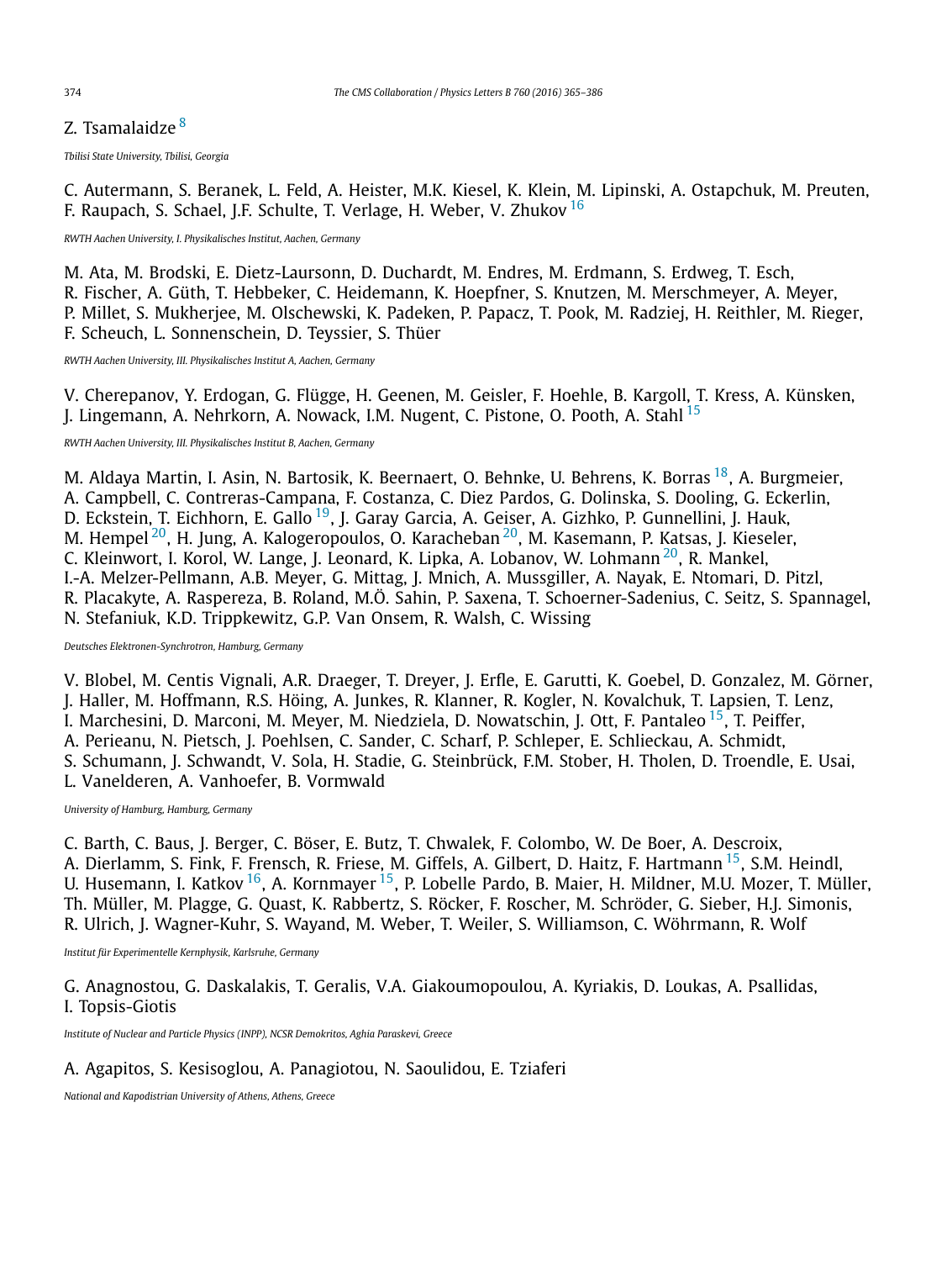# I. Evangelou, G. Flouris, C. Foudas, P. Kokkas, N. Loukas, N. Manthos, I. Papadopoulos, E. Paradas, J. Strologas

*University of Ioánnina, Ioánnina, Greece*

G. Bencze, C. Hajdu, P. Hidas, D. Horvath [21,](#page-20-0) F. Sikler, V. Veszpremi, G. Vesztergombi [22,](#page-20-0) A.J. Zsigmond *Wigner Research Centre for Physics, Budapest, Hungary*

N. Beni, S. Czellar, J. Karancsi [23,](#page-20-0) J. Molnar, Z. Szillasi

*Institute of Nuclear Research ATOMKI, Debrecen, Hungary*

M. Bartók [22,](#page-20-0) A. Makovec, P. Raics, Z.L. Trocsanyi, B. Ujvari

*University of Debrecen, Debrecen, Hungary*

S. Choudhury [24,](#page-20-0) P. Mal, K. Mandal, D.K. Sahoo, N. Sahoo, S.K. Swain

*National Institute of Science Education and Research, Bhubaneswar, India*

S. Bansal, S.B. Beri, V. Bhatnagar, R. Chawla, R. Gupta, U. Bhawandeep, A.K. Kalsi, A. Kaur, M. Kaur, R. Kumar, A. Mehta, M. Mittal, J.B. Singh, G. Walia

*Panjab University, Chandigarh, India*

Ashok Kumar, A. Bhardwaj, B.C. Choudhary, R.B. Garg, S. Keshri, A. Kumar, S. Malhotra, M. Naimuddin, N. Nishu, K. Ranjan, R. Sharma, V. Sharma

*University of Delhi, Delhi, India*

R. Bhattacharya, S. Bhattacharya, K. Chatterjee, S. Dey, S. Dutta, S. Ghosh, N. Majumdar, A. Modak, K. Mondal, S. Mukhopadhyay, S. Nandan, A. Purohit, A. Roy, D. Roy, S. Roy Chowdhury, S. Sarkar, M. Sharan

*Saha Institute of Nuclear Physics, Kolkata, India*

R. Chudasama, D. Dutta, V. Jha, V. Kumar, A.K. Mohanty [15,](#page-20-0) L.M. Pant, P. Shukla, A. Topkar

*Bhabha Atomic Research Centre, Mumbai, India*

T. Aziz, S. Banerjee, S. Bhowmik [25,](#page-20-0) R.M. Chatterjee, R.K. Dewanjee, S. Dugad, S. Ganguly, S. Ghosh, M. Guchait, A. Gurtu <sup>26</sup>, Sa. Jain, G. Kole, S. Kumar, B. Mahakud, M. Maity <sup>25</sup>, G. Majumder, K. Mazumdar, S. Mitra, G.B. Mohanty, B. Parida, T. Sarkar<sup>25</sup>, N. Sur, B. Sutar, N. Wickramage<sup>[27](#page-20-0)</sup>

*Tata Institute of Fundamental Research, Mumbai, India*

S. Chauhan, S. Dube, A. Kapoor, K. Kothekar, A. Rane, S. Sharma

*Indian Institute of Science Education and Research (IISER), Pune, India*

H. Bakhshiansohi, H. Behnamian, S.M. Etesami [28,](#page-20-0) A. Fahim [29,](#page-20-0) M. Khakzad, M. Mohammadi Najafabadi, M. Naseri, S. Paktinat Mehdiabadi, F. Rezaei Hosseinabadi, B. Safarzadeh<sup>30</sup>, M. Zeinali

*Institute for Research in Fundamental Sciences (IPM), Tehran, Iran*

#### M. Felcini, M. Grunewald

*University College Dublin, Dublin, Ireland*

M. Abbrescia <sup>a</sup>*,*b, C. Calabria <sup>a</sup>*,*b, C. Caputo <sup>a</sup>*,*b, A. Colaleo a, D. Creanza <sup>a</sup>*,*[c,](#page-11-0) L. Cristella <sup>a</sup>*,*b, N. De Filippis <sup>a</sup>*,*[c,](#page-11-0) M. De Palma <sup>a</sup>*,*b, L. Fiore a, G. Iaselli <sup>a</sup>*,*[c,](#page-11-0) G. Maggi <sup>a</sup>*,*[c,](#page-11-0) M. Maggi a, G. Miniello <sup>a</sup>*,*b, S. My <sup>a</sup>*,*b, S. Nuzzo <sup>a</sup>*,*b, A. Pompili <sup>a</sup>*,*b, G. Pugliese <sup>a</sup>*,*[c,](#page-11-0) R. Radogna <sup>a</sup>*,*b, A. Ranieri a, G. Selvaggi <sup>a</sup>*,*b, L. Silvestris <sup>a</sup>*,*[15](#page-20-0), R. Venditti <sup>a</sup>*,*<sup>b</sup>

<sup>a</sup> *INFN Sezione di Bari, Bari, Italy*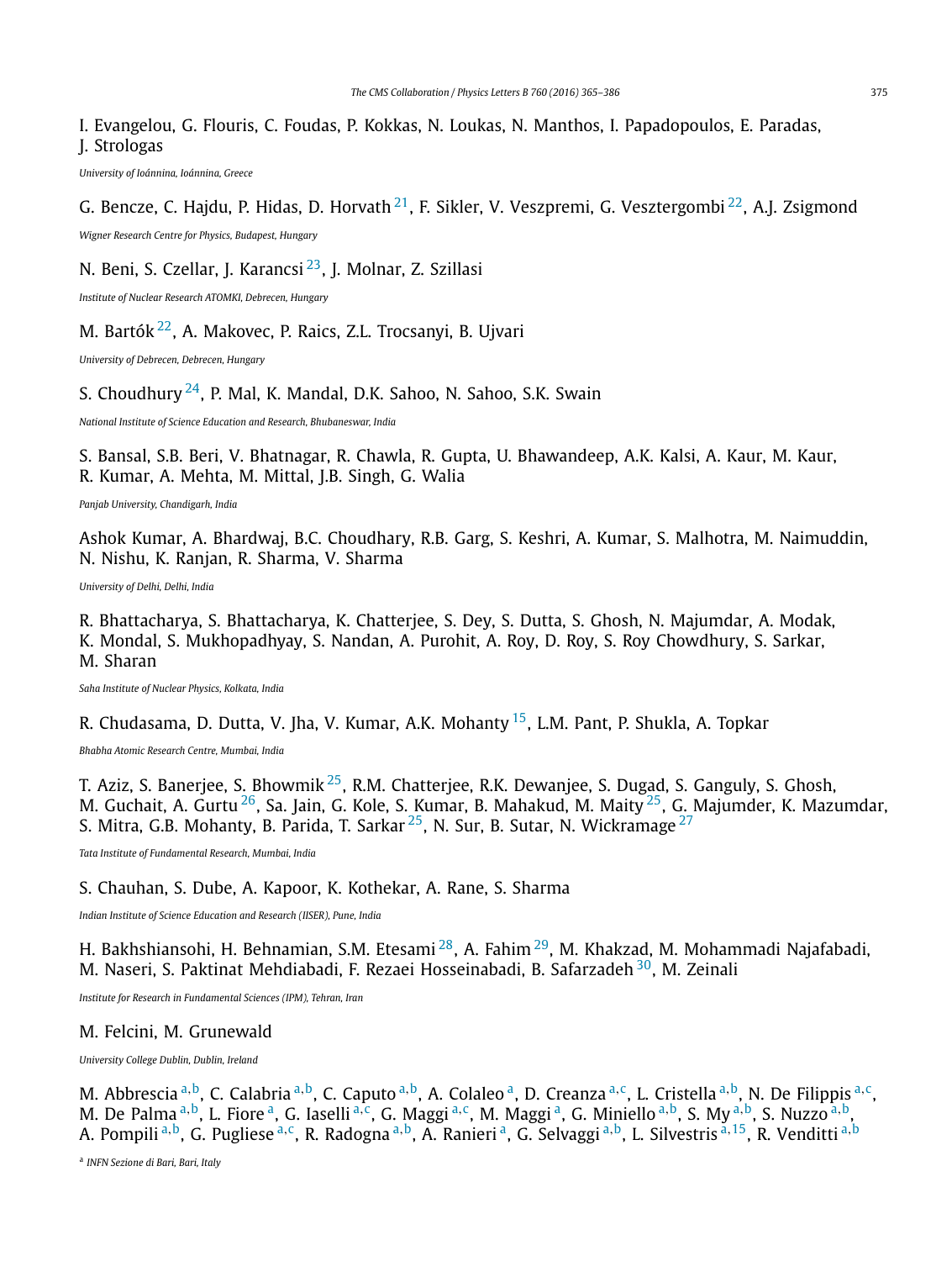<span id="page-11-0"></span><sup>b</sup> *Università di Bari, Bari, Italy* <sup>c</sup> *Politecnico di Bari, Bari, Italy*

G. Abbiendi a, C. Battilana [15,](#page-20-0) D. Bonacorsi <sup>a</sup>*,*b, S. Braibant-Giacomelli <sup>a</sup>*,*b, L. Brigliadori <sup>a</sup>*,*b, R. Campanini <sup>a</sup>*,*b, P. Capiluppi <sup>a</sup>*,*b, A. Castro <sup>a</sup>*,*b, F.R. Cavallo a, S.S. Chhibra <sup>a</sup>*,*b, G. Codispoti <sup>a</sup>*,*b, M. Cuffiani <sup>a</sup>*,*b, G.M. Dallavalle a, F. Fabbri a, A. Fanfani <sup>a</sup>*,*b, D. Fasanella <sup>a</sup>*,*b, P. Giacomelli a, C. Grandi a, L. Guiducci a, b, S. Marcellini a, G. Masetti a, A. Montanari a, F.L. Navarria a, b, A. Perrotta a, A.M. Rossi a, b, T. Rovelli <sup>a</sup>*,*b, G.P. Siroli <sup>a</sup>*,*b, N. Tosi <sup>a</sup>*,*b*,*[15](#page-20-0)

<sup>a</sup> *INFN Sezione di Bologna, Bologna, Italy* <sup>b</sup> *Università di Bologna, Bologna, Italy*

G. Cappello b, M. Chiorboli <sup>a</sup>*,*b, S. Costa <sup>a</sup>*,*b, A. Di Mattia a, F. Giordano <sup>a</sup>*,*b, R. Potenza <sup>a</sup>*,*b, A. Tricomi <sup>a</sup>*,*b, C. Tuve <sup>a</sup>*,*<sup>b</sup>

<sup>a</sup> *INFN Sezione di Catania, Catania, Italy* <sup>b</sup> *Università di Catania, Catania, Italy*

G. Barbagli a, V. Ciulli <sup>a</sup>*,*b, C. Civinini a, R. D'Alessandro <sup>a</sup>*,*b, E. Focardi <sup>a</sup>*,*b, V. Gori <sup>a</sup>*,*b, P. Lenzi <sup>a</sup>*,*b, M. Meschini a, S. Paoletti a, G. Sguazzoni a, L. Viliani <sup>a</sup>*,*b*,*[15](#page-20-0)

<sup>a</sup> *INFN Sezione di Firenze, Firenze, Italy* <sup>b</sup> *Università di Firenze, Firenze, Italy*

L. Benussi, S. Bianco, F. Fabbri, D. Piccolo, F. Primavera [15](#page-20-0)

*INFN Laboratori Nazionali di Frascati, Frascati, Italy*

V. Calvelli<sup>a,b</sup>, F. Ferro<sup>a</sup>, M. Lo Vetere<sup>a,b</sup>, M.R. Monge<sup>a,b</sup>, E. Robutti<sup>a</sup>, S. Tosi<sup>a,b</sup>

<sup>a</sup> *INFN Sezione di Genova, Genova, Italy* <sup>b</sup> *Università di Genova, Genova, Italy*

L. Brianza, M.E. Dinardo <sup>a</sup>*,*b, S. Fiorendi <sup>a</sup>*,*b, S. Gennai a, R. Gerosa <sup>a</sup>*,*b, A. Ghezzi <sup>a</sup>*,*b, P. Govoni <sup>a</sup>*,*b, S. Malvezzi a, R.A. Manzoni <sup>a</sup>*,*b*,*[15,](#page-20-0) B. Marzocchi <sup>a</sup>*,*b, D. Menasce a, L. Moroni a, M. Paganoni <sup>a</sup>*,*b, D. Pedrini a, S. Pigazzini, S. Ragazzi <sup>a</sup>*,*b, N. Redaelli a, T. Tabarelli de Fatis <sup>a</sup>*,*<sup>b</sup>

<sup>a</sup> *INFN Sezione di Milano-Bicocca, Milano, Italy* <sup>b</sup> *Università di Milano-Bicocca, Milano, Italy*

S. Buontempo a, N. Cavallo <sup>a</sup>*,*c, S. Di Guida <sup>a</sup>*,*d*,*[15,](#page-20-0) M. Esposito <sup>a</sup>*,*b, F. Fabozzi <sup>a</sup>*,*c, A.O.M. Iorio <sup>a</sup>*,*b, G. Lanza a, L. Lista a, S. Meola <sup>a</sup>*,*d*,*[15,](#page-20-0) M. Merola a, P. Paolucci <sup>a</sup>*,*[15](#page-20-0), C. Sciacca <sup>a</sup>*,*b, F. Thyssen

<sup>a</sup> *INFN Sezione di Napoli, Napoli, Italy*

<sup>b</sup> *Università di Napoli 'Federico II', Napoli, Italy*

<sup>c</sup> *Università della Basilicata, Potenza, Italy*

<sup>d</sup> *Università G. Marconi, Roma, Italy*

P. Azzi <sup>a</sup>*,*[15,](#page-20-0) N. Bacchetta a, L. Benato <sup>a</sup>*,*b, D. Bisello <sup>a</sup>*,*b, A. Boletti <sup>a</sup>*,*b, R. Carlin <sup>a</sup>*,*b, P. Checchia a, M. Dall'Osso a, b, [15,](#page-20-0) T. Dorigo <sup>a</sup>, U. Dosselli <sup>a</sup>, F. Gasparini a, b, U. Gasparini a, b, F. Gonella <sup>a</sup>, A. Gozzelino <sup>a</sup>, S. Lacaprara a, M. Margoni <sup>a</sup>*,*b, A.T. Meneguzzo <sup>a</sup>*,*b, F. Montecassiano a, M. Passaseo a, J. Pazzini <sup>a</sup>*,*b*,*[15,](#page-20-0) N. Pozzobon <sup>a</sup>*,*b, P. Ronchese <sup>a</sup>*,*b, F. Simonetto <sup>a</sup>*,*b, E. Torassa a, M. Tosi <sup>a</sup>*,*b, M. Zanetti, P. Zotto <sup>a</sup>*,*b, A. Zucchetta <sup>a</sup>*,*b*,*[15,](#page-20-0) G. Zumerle <sup>a</sup>*,*<sup>b</sup>

<sup>a</sup> *INFN Sezione di Padova, Padova, Italy*

<sup>b</sup> *Università di Padova, Padova, Italy*

<sup>c</sup> *Università di Trento, Trento, Italy*

A. Braghieri a, A. Magnani <sup>a</sup>*,*b, P. Montagna <sup>a</sup>*,*b, S.P. Ratti <sup>a</sup>*,*b, V. Re a, C. Riccardi <sup>a</sup>*,*b, P. Salvini a, I. Vai <sup>a</sup>*,*b, P. Vitulo <sup>a</sup>*,*<sup>b</sup>

<sup>a</sup> *INFN Sezione di Pavia, Pavia, Italy*

<sup>b</sup> *Università di Pavia, Pavia, Italy*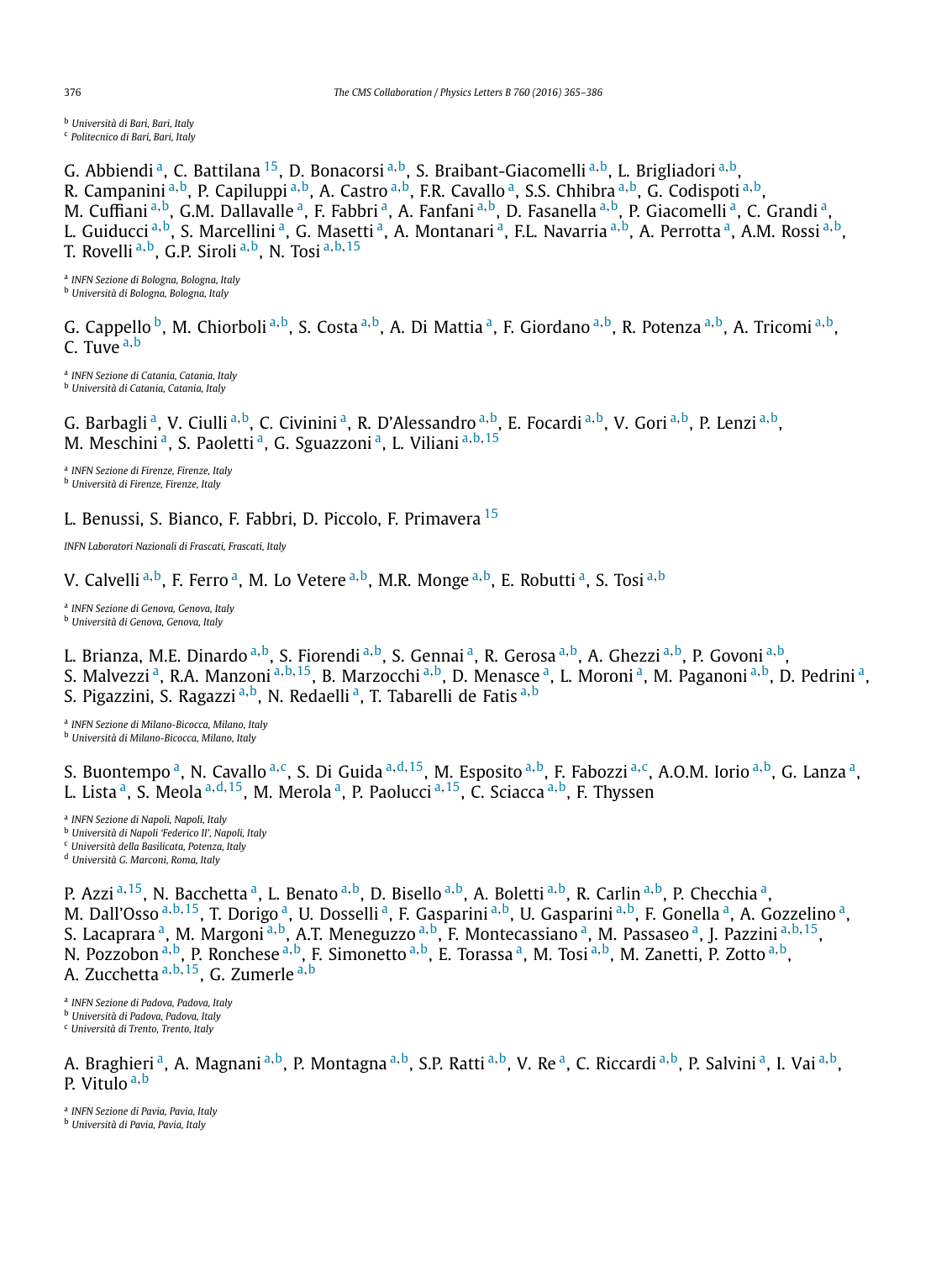L. Alunni Solestizi <sup>a</sup>*,*b, G.M. Bilei a, D. Ciangottini <sup>a</sup>*,*b, L. Fanò <sup>a</sup>*,*b, P. Lariccia <sup>a</sup>*,*b, R. Leonardi <sup>a</sup>*,*b, G. Mantovani <sup>a</sup>*,*b, M. Menichelli a, A. Saha a, A. Santocchia <sup>a</sup>*,*<sup>b</sup>

<sup>a</sup> *INFN Sezione di Perugia, Perugia, Italy* <sup>b</sup> *Università di Perugia, Perugia, Italy*

K. Androsov a, [31,](#page-20-0) P. Azzurri a, [15,](#page-20-0) G. Bagliesi <sup>a</sup>, J. Bernardini <sup>a</sup>, T. Boccali <sup>a</sup>, R. Castaldi <sup>a</sup>, M.A. Ciocci a, 31, R. Dell'Orso a, S. Donato <sup>a</sup>*,*c, G. Fedi, L. Foà <sup>a</sup>*,*c*,*[†,](#page-20-0) A. Giassi a, M.T. Grippo <sup>a</sup>*,*[31,](#page-20-0) F. Ligabue <sup>a</sup>*,*c, T. Lomtadze a, L. Martini <sup>a</sup>*,*b, A. Messineo <sup>a</sup>*,*b, F. Palla a, A. Rizzi <sup>a</sup>*,*b, A. Savoy-Navarro <sup>a</sup>*,*[32,](#page-20-0) P. Spagnolo a, R. Tenchini a, G. Tonelli a, b, A. Venturi<sup>a</sup>, P.G. Verdini<sup>a</sup>

<sup>a</sup> *INFN Sezione di Pisa, Pisa, Italy*

<sup>b</sup> *Università di Pisa, Pisa, Italy*

<sup>c</sup> *Scuola Normale Superiore di Pisa, Pisa, Italy*

L. Barone a,b, F. Cavallari <sup>a</sup>, G. D'imperio a,b,[15,](#page-20-0) D. Del Re a,b,15, M. Diemoz <sup>a</sup>, S. Gelli a,b, C. Iorda <sup>a</sup>, E. Longo <sup>a</sup>*,*b, F. Margaroli <sup>a</sup>*,*b, P. Meridiani a, G. Organtini <sup>a</sup>*,*b, R. Paramatti a, F. Preiato <sup>a</sup>*,*b, S. Rahatlou <sup>a</sup>*,*b, C. Rovelli a, F. Santanastasio <sup>a</sup>*,*<sup>b</sup>

<sup>a</sup> *INFN Sezione di Roma, Roma, Italy*

<sup>b</sup> *Università di Roma, Roma, Italy*

N. Amapane <sup>a</sup>*,*b, R. Arcidiacono <sup>a</sup>*,*c*,*[15,](#page-20-0) S. Argiro <sup>a</sup>*,*b, M. Arneodo <sup>a</sup>*,*c, R. Bellan <sup>a</sup>*,*b, C. Biino a, N. Cartiglia a, M. Costa <sup>a</sup>*,*b, R. Covarelli <sup>a</sup>*,*b, A. Degano <sup>a</sup>*,*b, N. Demaria a, L. Finco <sup>a</sup>*,*b, B. Kiani <sup>a</sup>*,*b, C. Mariotti a, S. Maselli a, E. Migliore <sup>a</sup>*,*b, V. Monaco <sup>a</sup>*,*b, E. Monteil <sup>a</sup>*,*b, M.M. Obertino <sup>a</sup>*,*b, L. Pacher <sup>a</sup>*,*b, N. Pastrone a, M. Pelliccioni a, G.L. Pinna Angioni <sup>a</sup>*,*b, F. Ravera <sup>a</sup>*,*b, A. Romero <sup>a</sup>*,*b, M. Ruspa <sup>a</sup>*,*c, R. Sacchi <sup>a</sup>*,*b, A. Solano <sup>a</sup>*,*b, A. Staiano <sup>a</sup>

<sup>a</sup> *INFN Sezione di Torino, Torino, Italy*

<sup>b</sup> *Università di Torino, Torino, Italy*

<sup>c</sup> *Università del Piemonte Orientale, Novara, Italy*

S. Belforte<sup>a</sup>, V. Candelise<sup>a,b</sup>, M. Casarsa<sup>a</sup>, F. Cossutti<sup>a</sup>, G. Della Ricca<sup>a,b</sup>, B. Gobbo<sup>a</sup>, C. La Licata<sup>a,b</sup>, A. Schizzi <sup>a</sup>*,*b, A. Zanetti <sup>a</sup>

<sup>a</sup> *INFN Sezione di Trieste, Trieste, Italy* <sup>b</sup> *Università di Trieste, Trieste, Italy*

# S.K. Nam

*Kangwon National University, Chunchon, Republic of Korea*

# D.H. Kim, G.N. Kim, M.S. Kim, D.J. Kong, S. Lee, S.W. Lee, Y.D. Oh, A. Sakharov, D.C. Son

*Kyungpook National University, Daegu, Republic of Korea*

# J.A. Brochero Cifuentes, H. Kim, T.J. Kim  $33$

*Chonbuk National University, Jeonju, Republic of Korea*

# S. Song

*Chonnam National University, Institute for Universe and Elementary Particles, Kwangju, Republic of Korea*

S. Cho, S. Choi, Y. Go, D. Gyun, B. Hong, H. Kim, Y. Kim, B. Lee, K. Lee, K.S. Lee, S. Lee, J. Lim, S.K. Park, Y. Roh

*Korea University, Seoul, Republic of Korea*

# H.D. Yoo

*Seoul National University, Seoul, Republic of Korea*

# M. Choi, H. Kim, J.H. Kim, J.S.H. Lee, I.C. Park, G. Ryu, M.S. Ryu

*University of Seoul, Seoul, Republic of Korea*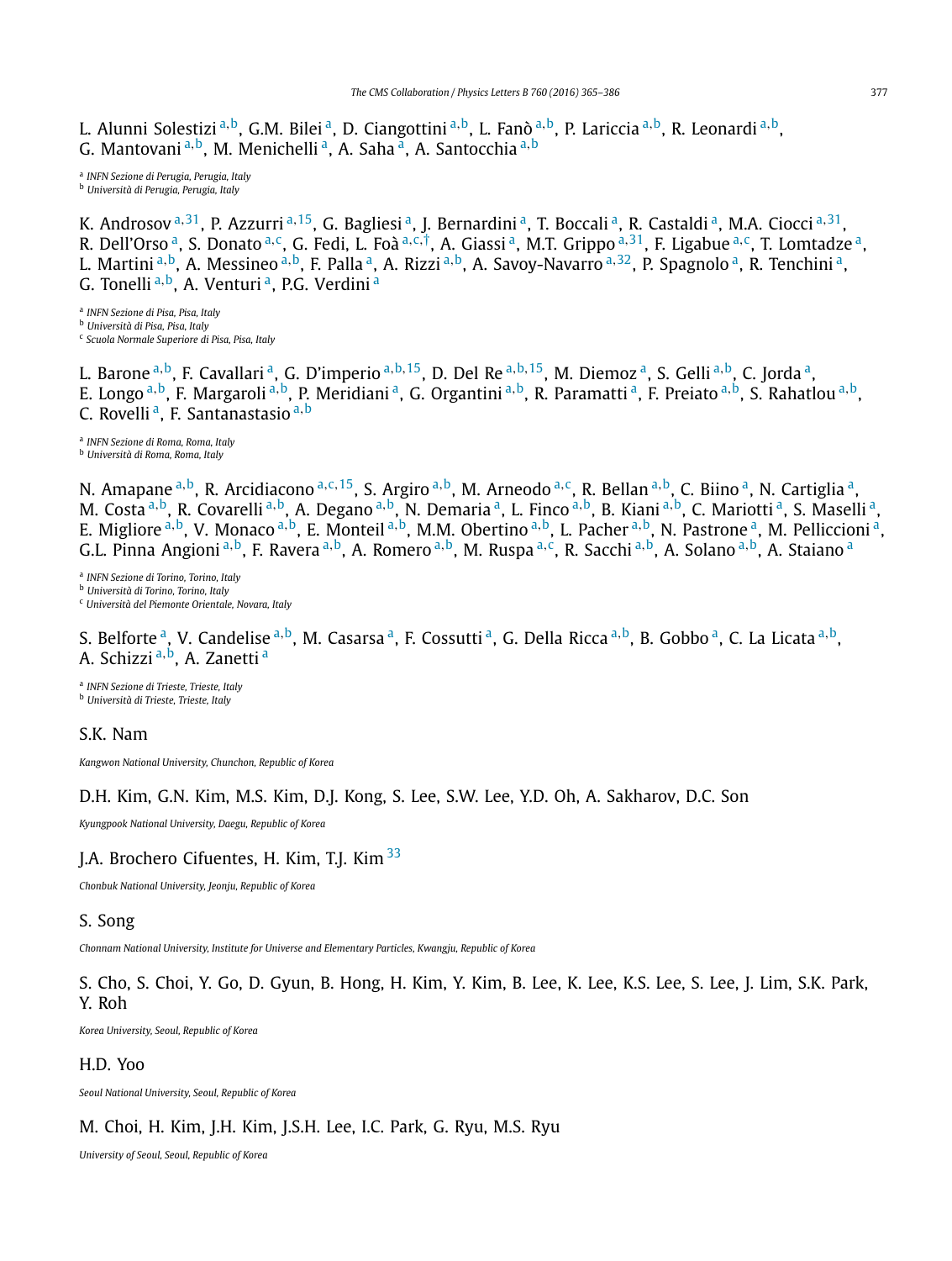## Y. Choi, J. Goh, D. Kim, E. Kwon, J. Lee, I. Yu

*Sungkyunkwan University, Suwon, Republic of Korea*

## V. Dudenas, A. Juodagalvis, J. Vaitkus

*Vilnius University, Vilnius, Lithuania*

# I. Ahmed, Z.A. Ibrahim, J.R. Komaragiri, M.A.B. Md Ali  $^{34}$ , F. Mohamad Idris  $^{35}$ , W.A.T. Wan Abdullah, M.N. Yusli, Z. Zolkapli

*National Centre for Particle Physics, Universiti Malaya, Kuala Lumpur, Malaysia*

# E. Casimiro Linares, H. Castilla-Valdez, E. De La Cruz-Burelo, I. Heredia-De La Cruz [36,](#page-21-0) A. Hernandez-Almada, R. Lopez-Fernandez, J. Mejia Guisao, A. Sanchez-Hernandez

*Centro de Investigacion y de Estudios Avanzados del IPN, Mexico City, Mexico*

## S. Carrillo Moreno, F. Vazquez Valencia

*Universidad Iberoamericana, Mexico City, Mexico*

## I. Pedraza, H.A. Salazar Ibarguen

*Benemerita Universidad Autonoma de Puebla, Puebla, Mexico*

# A. Morelos Pineda

*Universidad Autónoma de San Luis Potosí, San Luis Potosí, Mexico*

## D. Krofcheck

*University of Auckland, Auckland, New Zealand*

## P.H. Butler

*University of Canterbury, Christchurch, New Zealand*

A. Ahmad, M. Ahmad, Q. Hassan, H.R. Hoorani, W.A. Khan, T. Khurshid, M. Shoaib, M. Waqas

*National Centre for Physics, Quaid-I-Azam University, Islamabad, Pakistan*

H. Bialkowska, M. Bluj, B. Boimska, T. Frueboes, M. Górski, M. Kazana, K. Nawrocki, K. Romanowska-Rybinska, M. Szleper, P. Traczyk, P. Zalewski

*National Centre for Nuclear Research, Swierk, Poland*

G. Brona, K. Bunkowski, A. Byszuk<sup>37</sup>, K. Doroba, A. Kalinowski, M. Konecki, J. Krolikowski, M. Misiura, M. Olszewski, M. Walczak

*Institute of Experimental Physics, Faculty of Physics, University of Warsaw, Warsaw, Poland*

P. Bargassa, C. Beirão Da Cruz E Silva, A. Di Francesco, P. Faccioli, P.G. Ferreira Parracho, M. Gallinaro, J. Hollar, N. Leonardo, L. Lloret Iglesias, M.V. Nemallapudi, F. Nguyen, J. Rodrigues Antunes, J. Seixas, O. Toldaiev, D. Vadruccio, J. Varela, P. Vischia

*Laboratório de Instrumentação e Física Experimental de Partículas, Lisboa, Portugal*

I. Golutvin, I. Gorbunov, A. Kamenev, V. Karjavin, V. Korenkov, A. Lanev, A. Malakhov, V. Matveev [38](#page-21-0)*,*[39,](#page-21-0) V.V. Mitsyn, P. Moisenz, V. Palichik, V. Perelygin, S. Shmatov, S. Shulha, N. Skatchkov, V. Smirnov, E. Tikhonenko, N. Voytishin, A. Zarubin

*Joint Institute for Nuclear Research, Dubna, Russia*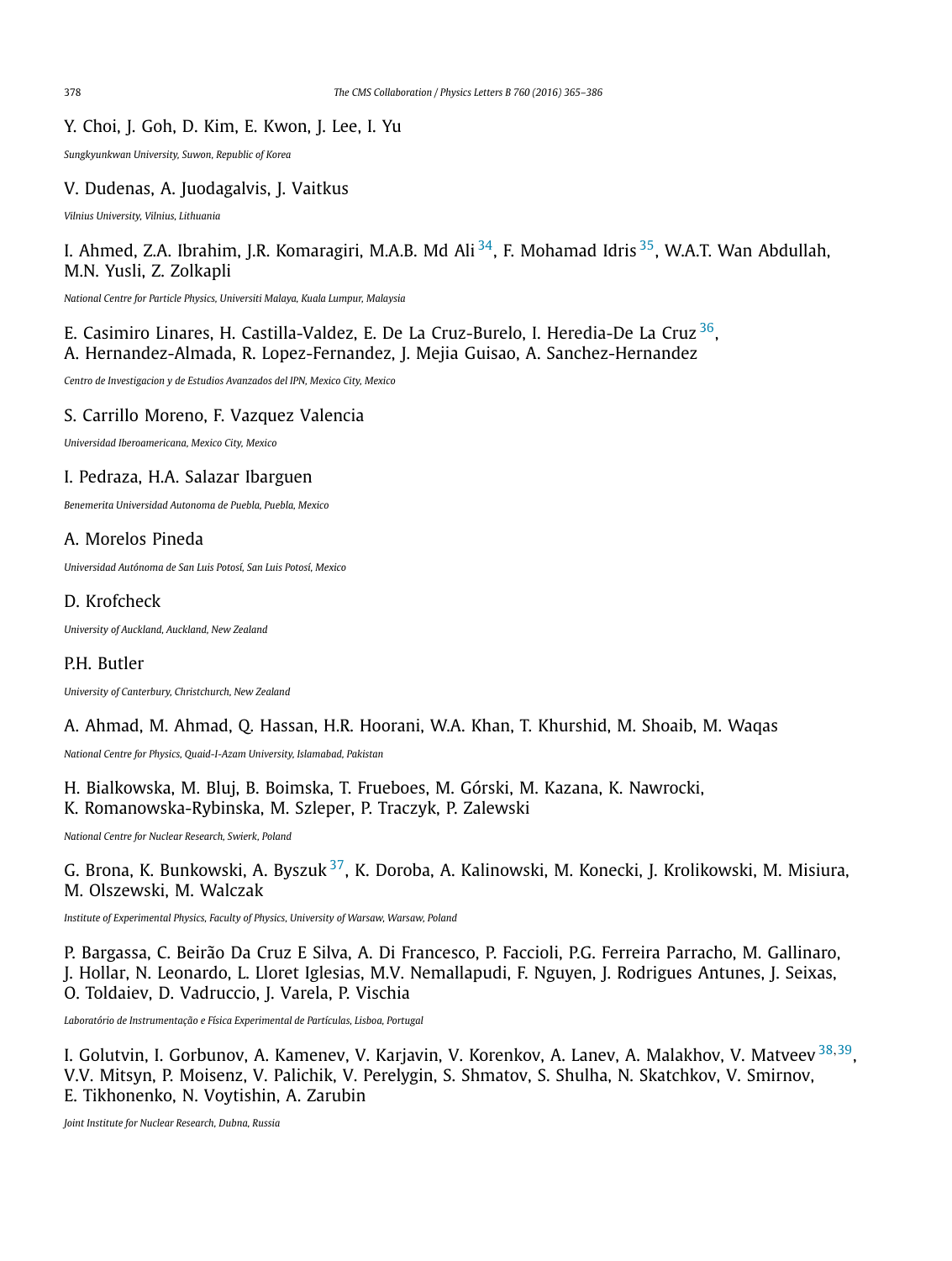V. Golovtsov, Y. Ivanov, V. Kim<sup>40</sup>, E. Kuznetsova, P. Levchenko, V. Murzin, V. Oreshkin, I. Smirnov, V. Sulimov, L. Uvarov, S. Vavilov, A. Vorobyev

*Petersburg Nuclear Physics Institute, Gatchina (St. Petersburg), Russia*

Yu. Andreev, A. Dermenev, S. Gninenko, N. Golubev, A. Karneyeu, M. Kirsanov, N. Krasnikov, A. Pashenkov, D. Tlisov, A. Toropin

*Institute for Nuclear Research, Moscow, Russia*

V. Epshteyn, V. Gavrilov, N. Lychkovskaya, V. Popov, I. Pozdnyakov, G. Safronov, A. Spiridonov, E. Vlasov, A. Zhokin

*Institute for Theoretical and Experimental Physics, Moscow, Russia*

M. Chadeeva, R. Chistov, M. Danilov, O. Markin, E. Tarkovskii

*National Research Nuclear University 'Moscow Engineering Physics Institute' (MEPhI), Moscow, Russia*

V. Andreev, M. Azarkin <sup>[39](#page-21-0)</sup>, I. Dremin <sup>39</sup>, M. Kirakosyan, A. Leonidov <sup>39</sup>, G. Mesyats, S.V. Rusakov

*P.N. Lebedev Physical Institute, Moscow, Russia*

A. Baskakov, A. Belyaev, E. Boos, V. Bunichev, M. Dubinin [41,](#page-21-0) L. Dudko, A. Ershov, V. Klyukhin, O. Kodolova, N. Korneeva, I. Lokhtin, I. Miagkov, S. Obraztsov, M. Perfilov, V. Savrin

*Skobeltsyn Institute of Nuclear Physics, Lomonosov Moscow State University, Moscow, Russia*

I. Azhgirey, I. Bayshev, S. Bitioukov, V. Kachanov, A. Kalinin, D. Konstantinov, V. Krychkine, V. Petrov, R. Ryutin, A. Sobol, L. Tourtchanovitch, S. Troshin, N. Tyurin, A. Uzunian, A. Volkov

*State Research Center of Russian Federation, Institute for High Energy Physics, Protvino, Russia*

P. Adzic [42,](#page-21-0) P. Cirkovic, D. Devetak, J. Milosevic, V. Rekovic

*University of Belgrade, Faculty of Physics and Vinca Institute of Nuclear Sciences, Belgrade, Serbia*

J. Alcaraz Maestre, E. Calvo, M. Cerrada, M. Chamizo Llatas, N. Colino, B. De La Cruz, A. Delgado Peris, A. Escalante Del Valle, C. Fernandez Bedoya, J.P. Fernández Ramos, J. Flix, M.C. Fouz, P. Garcia-Abia, O. Gonzalez Lopez, S. Goy Lopez, J.M. Hernandez, M.I. Josa, E. Navarro De Martino, A. Pérez-Calero Yzquierdo, J. Puerta Pelayo, A. Quintario Olmeda, I. Redondo, L. Romero, M.S. Soares

*Centro de Investigaciones Energéticas Medioambientales y Tecnológicas (CIEMAT), Madrid, Spain*

#### J.F. de Trocóniz, M. Missiroli, D. Moran

*Universidad Autónoma de Madrid, Madrid, Spain*

J. Cuevas, J. Fernandez Menendez, S. Folgueras, I. Gonzalez Caballero, E. Palencia Cortezon [15,](#page-20-0) J.M. Vizan Garcia

*Universidad de Oviedo, Oviedo, Spain*

I.J. Cabrillo, A. Calderon, J.R. Castiñeiras De Saa, E. Curras, P. De Castro Manzano, M. Fernandez, J. Garcia-Ferrero, G. Gomez, A. Lopez Virto, J. Marco, R. Marco, C. Martinez Rivero, F. Matorras, J. Piedra Gomez, T. Rodrigo, A.Y. Rodríguez-Marrero, A. Ruiz-Jimeno, L. Scodellaro, N. Trevisani, I. Vila, R. Vilar Cortabitarte

*Instituto de Física de Cantabria (IFCA), CSIC–Universidad de Cantabria, Santander, Spain*

D. Abbaneo, E. Auffray, G. Auzinger, M. Bachtis, P. Baillon, A.H. Ball, D. Barney, A. Benaglia, L. Benhabib, G.M. Berruti, P. Bloch, A. Bocci, A. Bonato, C. Botta, H. Breuker, T. Camporesi, R. Castello, M. Cepeda, G. Cerminara, M. D'Alfonso, D. d'Enterria, A. Dabrowski, V. Daponte, A. David, M. De Gruttola, F. De Guio,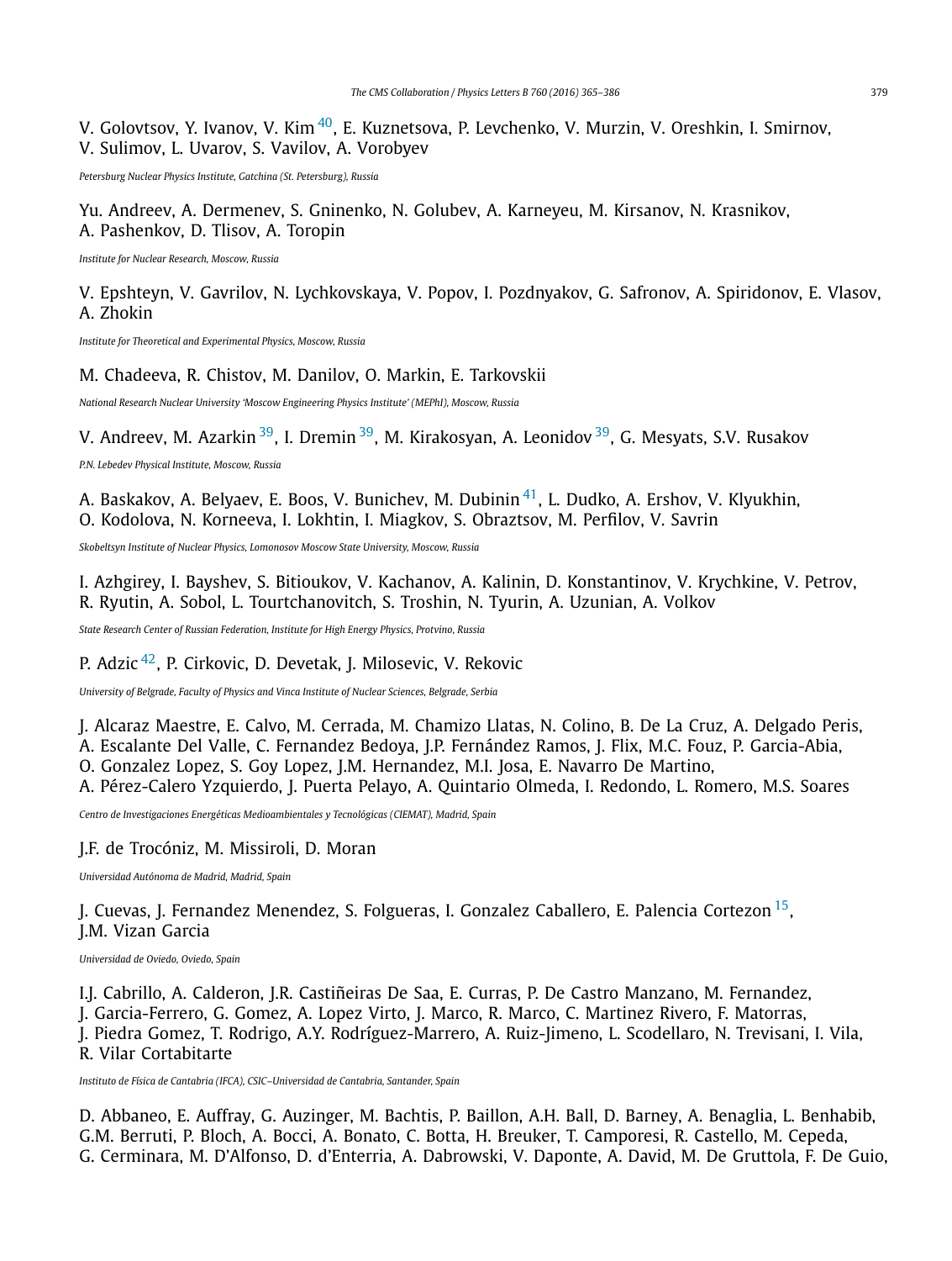A. De Roeck, E. Di Marco <sup>43</sup>, M. Dobson, M. Dordevic, B. Dorney, T. du Pree, D. Duggan, M. Dünser, N. Dupont, A. Elliott-Peisert, G. Franzoni, J. Fulcher, W. Funk, D. Gigi, K. Gill, M. Girone, F. Glege, R. Guida, S. Gundacker, M. Guthoff, J. Hammer, P. Harris, J. Hegeman, V. Innocente, P. Janot, H. Kirschenmann, V. Knünz, M.J. Kortelainen, K. Kousouris, P. Lecoq, C. Lourenço, M.T. Lucchini, N. Magini, L. Malgeri, M. Mannelli, A. Martelli, L. Masetti, F. Meijers, S. Mersi, E. Meschi, F. Moortgat, S. Morovic, M. Mulders, H. Neugebauer, S. Orfanelli [44,](#page-21-0) L. Orsini, L. Pape, E. Perez, M. Peruzzi, A. Petrilli, G. Petrucciani, A. Pfeiffer, M. Pierini, D. Piparo, A. Racz, T. Reis, G. Rolandi [45,](#page-21-0) M. Rovere, M. Ruan, H. Sakulin, J.B. Sauvan, C. Schäfer, C. Schwick, M. Seidel, A. Sharma, P. Silva, M. Simon, P. Sphicas<sup>46</sup>, J. Steggemann, M. Stoye, Y. Takahashi, D. Treille, A. Triossi, A. Tsirou, V. Veckalns <sup>47</sup>, G.I. Veres <sup>22</sup>, N. Wardle, H.K. Wöhri, A. Zagozdzinska [37,](#page-21-0) W.D. Zeuner

*CERN, European Organization for Nuclear Research, Geneva, Switzerland*

W. Bertl, K. Deiters, W. Erdmann, R. Horisberger, Q. Ingram, H.C. Kaestli, D. Kotlinski, U. Langenegger, T. Rohe

*Paul Scherrer Institut, Villigen, Switzerland*

F. Bachmair, L. Bäni, L. Bianchini, B. Casal, G. Dissertori, M. Dittmar, M. Donegà, P. Eller, C. Grab, C. Heidegger, D. Hits, J. Hoss, G. Kasieczka, P. Lecomte [†,](#page-20-0) W. Lustermann, B. Mangano, M. Marionneau, P. Martinez Ruiz del Arbol, M. Masciovecchio, M.T. Meinhard, D. Meister, F. Micheli, P. Musella, F. Nessi-Tedaldi, F. Pandolfi, J. Pata, F. Pauss, G. Perrin, L. Perrozzi, M. Quittnat, M. Rossini, M. Schönenberger, A. Starodumov [48](#page-21-0), M. Takahashi, V.R. Tavolaro, K. Theofilatos, R. Wallny

*Institute for Particle Physics, ETH Zurich, Zurich, Switzerland*

T.K. Aarrestad, C. Amsler<sup>49</sup>, L. Caminada, M.F. Canelli, V. Chiochia, A. De Cosa, C. Galloni, A. Hinzmann, T. Hreus, B. Kilminster, C. Lange, J. Ngadiuba, D. Pinna, G. Rauco, P. Robmann, D. Salerno, Y. Yang

*Universität Zürich, Zurich, Switzerland*

K.H. Chen, T.H. Doan, Sh. Jain, R. Khurana, M. Konyushikhin, C.M. Kuo, W. Lin, Y.J. Lu, A. Pozdnyakov, S.S. Yu

*National Central University, Chung-Li, Taiwan*

Arun Kumar, P. Chang, Y.H. Chang, Y.W. Chang, Y. Chao, K.F. Chen, P.H. Chen, C. Dietz, F. Fiori, U. Grundler, W.-S. Hou, Y. Hsiung, Y.F. Liu, R.-S. Lu, M. Miñano Moya, E. Petrakou, J.f. Tsai, Y.M. Tzeng

*National Taiwan University (NTU), Taipei, Taiwan*

## B. Asavapibhop, K. Kovitanggoon, G. Singh, N. Srimanobhas, N. Suwonjandee

*Chulalongkorn University, Faculty of Science, Department of Physics, Bangkok, Thailand*

A. Adiguzel, M.N. Bakirci<sup>50</sup>, S. Damarseckin, Z.S. Demiroglu, C. Dozen, I. Dumanoglu, E. Eskut, S. Girgis, G. Gokbulut, Y. Guler, E. Gurpinar, I. Hos, E.E. Kangal [51,](#page-21-0) G. Onengut [52,](#page-21-0) K. Ozdemir [53,](#page-21-0) A. Polatoz, D. Sunar Cerci  $54$ , B. Tali  $54$ , C. Zorbilmez

*Cukurova University, Adana, Turkey*

B. Bilin, S. Bilmis, B. Isildak  $55$ , G. Karapinar  $56$ , M. Yalvac, M. Zeyrek

*Middle East Technical University, Physics Department, Ankara, Turkey*

E. Gülmez, M. Kaya  $57$ , O. Kaya  $58$ , E.A. Yetkin  $59$ , T. Yetkin  $60$ 

*Bogazici University, Istanbul, Turkey*

A. Cakir, K. Cankocak, S. Sen<sup>61</sup>, F.I. Vardarlı

*Istanbul Technical University, Istanbul, Turkey*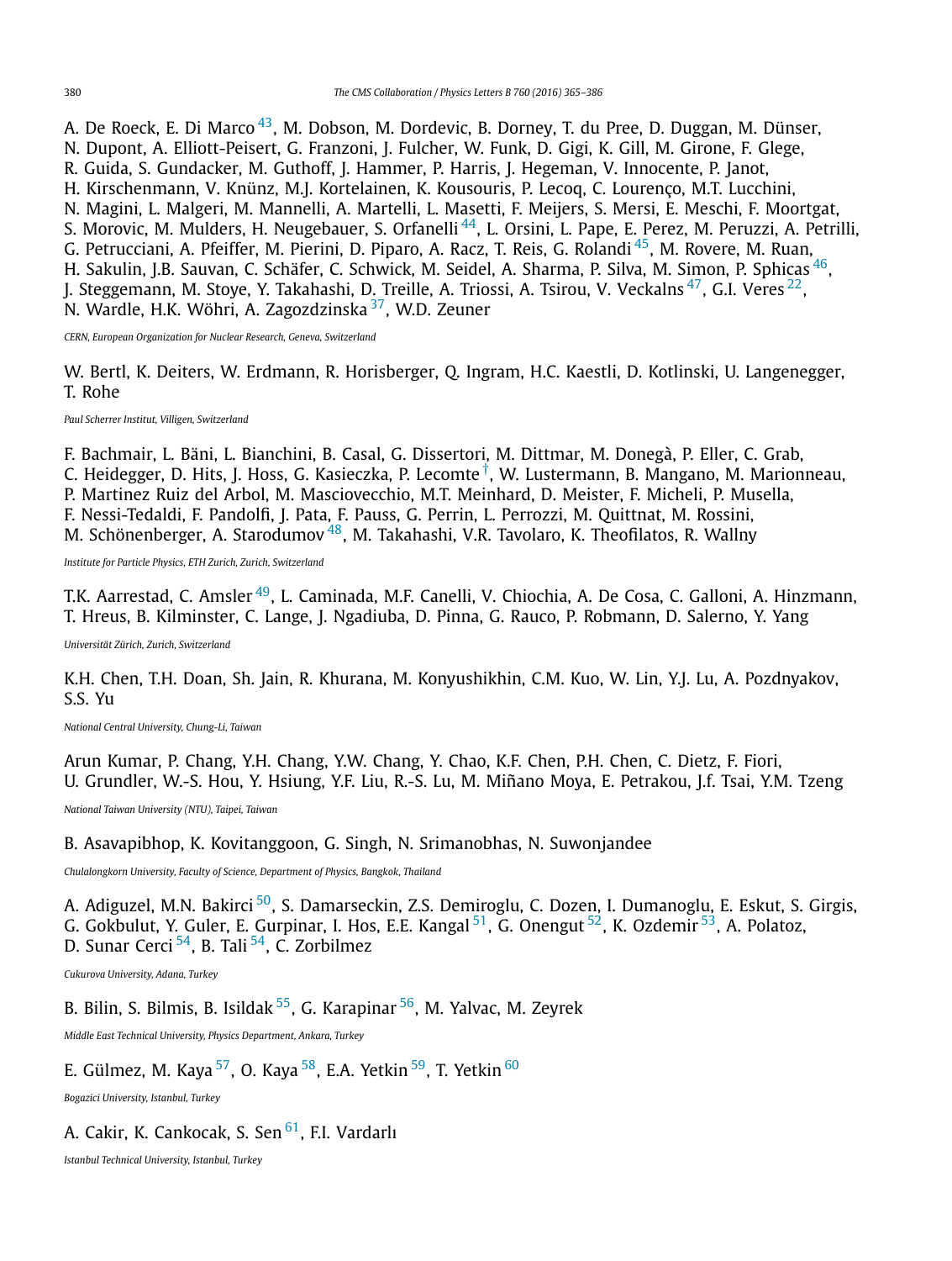## B. Grynyov

*Institute for Scintillation Materials of National Academy of Science of Ukraine, Kharkov, Ukraine*

#### L. Levchuk, P. Sorokin

*National Scientific Center, Kharkov Institute of Physics and Technology, Kharkov, Ukraine*

R. Aggleton, F. Ball, L. Beck, J.J. Brooke, D. Burns, E. Clement, D. Cussans, H. Flacher, J. Goldstein, M. Grimes, G.P. Heath, H.F. Heath, J. Jacob, L. Kreczko, C. Lucas, Z. Meng, D.M. Newbold  $62$ , S. Paramesvaran, A. Poll, T. Sakuma, S. Seif El Nasr-storey, S. Senkin, D. Smith, V.J. Smith

*University of Bristol, Bristol, United Kingdom*

K.W. Bell, A. Belyaev <sup>63</sup>, C. Brew, R.M. Brown, L. Calligaris, D. Cieri, D.J.A. Cockerill, J.A. Coughlan, K. Harder, S. Harper, E. Olaiya, D. Petyt, C.H. Shepherd-Themistocleous, A. Thea, I.R. Tomalin, T. Williams, S.D. Worm

*Rutherford Appleton Laboratory, Didcot, United Kingdom*

M. Baber, R. Bainbridge, O. Buchmuller, A. Bundock, D. Burton, S. Casasso, M. Citron, D. Colling, L. Corpe, P. Dauncey, G. Davies, A. De Wit, M. Della Negra, P. Dunne, A. Elwood, D. Futyan, Y. Haddad, G. Hall, G. Iles, R. Lane, R. Lucas <sup>62</sup>, L. Lyons, A.-M. Magnan, S. Malik, L. Mastrolorenzo, J. Nash, A. Nikitenko <sup>48</sup>, J. Pela, B. Penning, M. Pesaresi, D.M. Raymond, A. Richards, A. Rose, C. Seez, A. Tapper, K. Uchida, M. Vazquez Acosta <sup>[64](#page-21-0)</sup>, T. Virdee <sup>15</sup>, S.C. Zenz

*Imperial College, London, United Kingdom*

J.E. Cole, P.R. Hobson, A. Khan, P. Kyberd, D. Leslie, I.D. Reid, P. Symonds, L. Teodorescu, M. Turner

*Brunel University, Uxbridge, United Kingdom*

## A. Borzou, K. Call, J. Dittmann, K. Hatakeyama, H. Liu, N. Pastika

*Baylor University, Waco, USA*

O. Charaf, S.I. Cooper, C. Henderson, P. Rumerio

*The University of Alabama, Tuscaloosa, USA*

D. Arcaro, A. Avetisyan, T. Bose, D. Gastler, D. Rankin, C. Richardson, J. Rohlf, L. Sulak, D. Zou

*Boston University, Boston, USA*

J. Alimena, G. Benelli, E. Berry, D. Cutts, A. Ferapontov, A. Garabedian, J. Hakala, U. Heintz, O. Jesus, E. Laird, G. Landsberg, Z. Mao, M. Narain, S. Piperov, S. Sagir, R. Syarif

*Brown University, Providence, USA*

R. Breedon, G. Breto, M. Calderon De La Barca Sanchez, S. Chauhan, M. Chertok, J. Conway, R. Conway, P.T. Cox, R. Erbacher, G. Funk, M. Gardner, W. Ko, R. Lander, C. Mclean, M. Mulhearn, D. Pellett, J. Pilot, F. Ricci-Tam, S. Shalhout, J. Smith, M. Squires, D. Stolp, M. Tripathi, S. Wilbur, R. Yohay

*University of California, Davis, Davis, USA*

R. Cousins, P. Everaerts, A. Florent, J. Hauser, M. Ignatenko, D. Saltzberg, E. Takasugi, V. Valuev, M. Weber *University of California, Los Angeles, USA*

K. Burt, R. Clare, J. Ellison, J.W. Gary, G. Hanson, J. Heilman, M. Ivova PANEVA, P. Jandir, E. Kennedy, F. Lacroix, O.R. Long, M. Malberti, M. Olmedo Negrete, A. Shrinivas, H. Wei, S. Wimpenny, B.R. Yates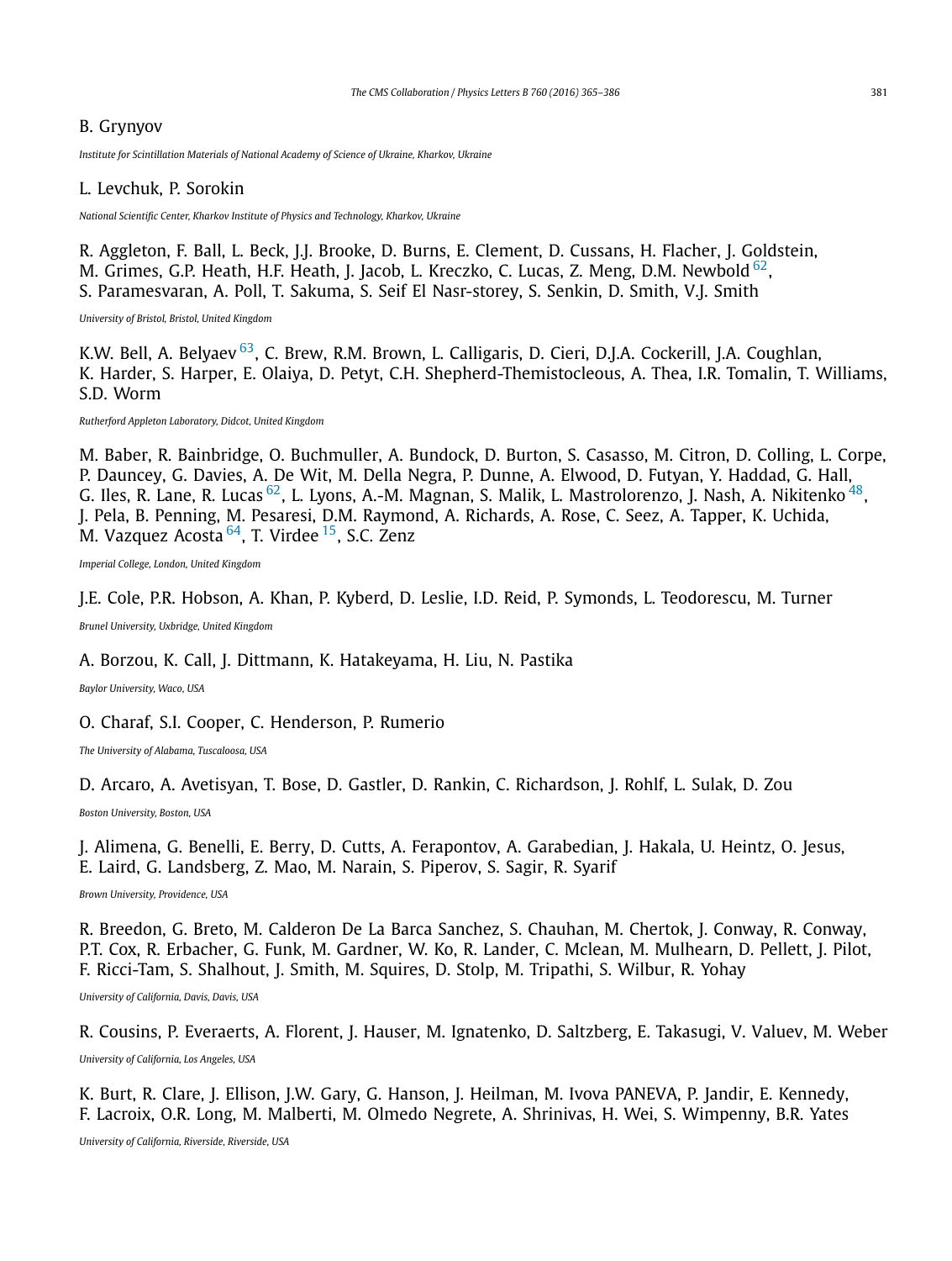J.G. Branson, G.B. Cerati, S. Cittolin, R.T. D'Agnolo, M. Derdzinski, A. Holzner, R. Kelley, D. Klein, J. Letts, I. Macneill, D. Olivito, S. Padhi, M. Pieri, M. Sani, V. Sharma, S. Simon, M. Tadel, A. Vartak, S. Wasserbaech [65](#page-21-0), C. Welke, F. Würthwein, A. Yagil, G. Zevi Della Porta

*University of California, San Diego, La Jolla, USA*

J. Bradmiller-Feld, C. Campagnari, A. Dishaw, V. Dutta, K. Flowers, M. Franco Sevilla, P. Geffert, C. George, F. Golf, L. Gouskos, J. Gran, J. Incandela, N. Mccoll, S.D. Mullin, J. Richman, D. Stuart, I. Suarez, C. West, J. Yoo

*University of California, Santa Barbara, Santa Barbara, USA*

D. Anderson, A. Apresyan, J. Bendavid, A. Bornheim, J. Bunn, Y. Chen, J. Duarte, A. Mott, H.B. Newman, C. Pena, M. Spiropulu, J.R. Vlimant, S. Xie, R.Y. Zhu

*California Institute of Technology, Pasadena, USA*

M.B. Andrews, V. Azzolini, A. Calamba, B. Carlson, T. Ferguson, M. Paulini, J. Russ, M. Sun, H. Vogel, I. Vorobiev

*Carnegie Mellon University, Pittsburgh, USA*

J.P. Cumalat, W.T. Ford, A. Gaz, F. Jensen, A. Johnson, M. Krohn, T. Mulholland, U. Nauenberg, K. Stenson, S.R. Wagner

*University of Colorado Boulder, Boulder, USA*

J. Alexander, A. Chatterjee, J. Chaves, J. Chu, S. Dittmer, N. Eggert, N. Mirman, G. Nicolas Kaufman, J.R. Patterson, A. Rinkevicius, A. Ryd, L. Skinnari, L. Soffi, W. Sun, S.M. Tan, W.D. Teo, J. Thom, J. Thompson, J. Tucker, Y. Weng, P. Wittich

*Cornell University, Ithaca, USA*

S. Abdullin, M. Albrow, G. Apollinari, S. Banerjee, L.A.T. Bauerdick, A. Beretvas, J. Berryhill, P.C. Bhat, G. Bolla, K. Burkett, J.N. Butler, H.W.K. Cheung, F. Chlebana, S. Cihangir, V.D. Elvira, I. Fisk, J. Freeman, E. Gottschalk, L. Gray, D. Green, S. Grünendahl, O. Gutsche, J. Hanlon, D. Hare, R.M. Harris, S. Hasegawa, J. Hirschauer, Z. Hu, B. Jayatilaka, S. Jindariani, M. Johnson, U. Joshi, B. Klima, B. Kreis, S. Lammel, J. Lewis, J. Linacre, D. Lincoln, R. Lipton, T. Liu, R. Lopes De Sá, J. Lykken, K. Maeshima, J.M. Marraffino, S. Maruyama, D. Mason, P. McBride, P. Merkel, S. Mrenna, S. Nahn, C. Newman-Holmes [†,](#page-20-0) V. O'Dell, K. Pedro, O. Prokofyev, G. Rakness, E. Sexton-Kennedy, A. Soha, W.J. Spalding, L. Spiegel, S. Stoynev, N. Strobbe, L. Taylor, S. Tkaczyk, N.V. Tran, L. Uplegger, E.W. Vaandering, C. Vernieri, M. Verzocchi, R. Vidal, M. Wang, H.A. Weber, A. Whitbeck

*Fermi National Accelerator Laboratory, Batavia, USA*

D. Acosta, P. Avery, P. Bortignon, D. Bourilkov, A. Brinkerhoff, A. Carnes, M. Carver, D. Curry, S. Das, R.D. Field, I.K. Furic, J. Konigsberg, A. Korytov, K. Kotov, P. Ma, K. Matchev, H. Mei, P. Milenovic <sup>66</sup>, G. Mitselmakher, D. Rank, R. Rossin, L. Shchutska, M. Snowball, D. Sperka, N. Terentyev, L. Thomas, J. Wang, S. Wang, J. Yelton

*University of Florida, Gainesville, USA*

S. Linn, P. Markowitz, G. Martinez, J.L. Rodriguez

*Florida International University, Miami, USA*

A. Ackert, J.R. Adams, T. Adams, A. Askew, S. Bein, J. Bochenek, B. Diamond, J. Haas, S. Hagopian, V. Hagopian, K.F. Johnson, A. Khatiwada, H. Prosper, M. Weinberg

*Florida State University, Tallahassee, USA*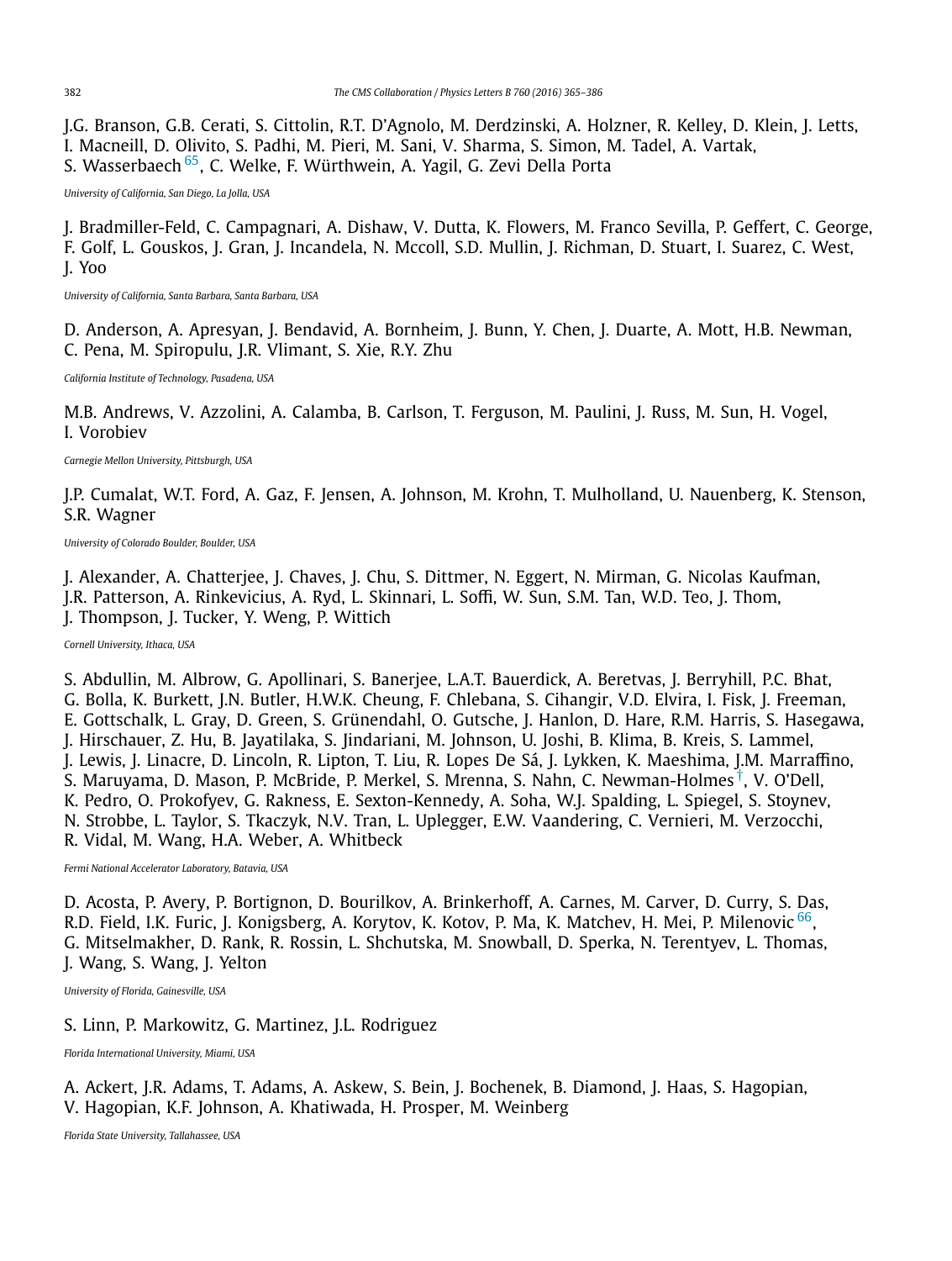M.M. Baarmand, V. Bhopatkar, S. Colafranceschi<sup>67</sup>, M. Hohlmann, H. Kalakhety, D. Noonan, T. Roy, F. Yumiceva

*Florida Institute of Technology, Melbourne, USA*

M.R. Adams, L. Apanasevich, D. Berry, R.R. Betts, I. Bucinskaite, R. Cavanaugh, O. Evdokimov, L. Gauthier, C.E. Gerber, D.J. Hofman, P. Kurt, C. O'Brien, I.D. Sandoval Gonzalez, P. Turner, N. Varelas, Z. Wu, M. Zakaria, J. Zhang

*University of Illinois at Chicago (UIC), Chicago, USA*

B. Bilki <sup>68</sup>, W. Clarida, K. Dilsiz, S. Durgut, R.P. Gandrajula, M. Haytmyradov, V. Khristenko, J.-P. Merlo, H. Mermerkaya [69,](#page-21-0) A. Mestvirishvili, A. Moeller, J. Nachtman, H. Ogul, Y. Onel, F. Ozok [70,](#page-21-0) A. Penzo, C. Snyder, E. Tiras, J. Wetzel, K. Yi

*The University of Iowa, Iowa City, USA*

I. Anderson, B.A. Barnett, B. Blumenfeld, A. Cocoros, N. Eminizer, D. Fehling, L. Feng, A.V. Gritsan, P. Maksimovic, M. Osherson, J. Roskes, U. Sarica, M. Swartz, M. Xiao, Y. Xin, C. You

*Johns Hopkins University, Baltimore, USA*

P. Baringer, A. Bean, C. Bruner, J. Castle, R.P. Kenny III, A. Kropivnitskaya, D. Majumder, M. Malek, W. Mcbrayer, M. Murray, S. Sanders, R. Stringer, Q. Wang

*The University of Kansas, Lawrence, USA*

A. Ivanov, K. Kaadze, S. Khalil, M. Makouski, Y. Maravin, A. Mohammadi, L.K. Saini, N. Skhirtladze, S. Toda

*Kansas State University, Manhattan, USA*

#### D. Lange, F. Rebassoo, D. Wright

*Lawrence Livermore National Laboratory, Livermore, USA*

C. Anelli, A. Baden, O. Baron, A. Belloni, B. Calvert, S.C. Eno, C. Ferraioli, J.A. Gomez, N.J. Hadley, S. Jabeen, R.G. Kellogg, T. Kolberg, J. Kunkle, Y. Lu, A.C. Mignerey, Y.H. Shin, A. Skuja, M.B. Tonjes, S.C. Tonwar

*University of Maryland, College Park, USA*

A. Apyan, R. Barbieri, A. Baty, R. Bi, K. Bierwagen, S. Brandt, W. Busza, I.A. Cali, Z. Demiragli, L. Di Matteo, G. Gomez Ceballos, M. Goncharov, D. Gulhan, Y. Iiyama, G.M. Innocenti, M. Klute, D. Kovalskyi, K. Krajczar, Y.S. Lai, Y.-J. Lee, A. Levin, P.D. Luckey, A.C. Marini, C. Mcginn, C. Mironov, S. Narayanan, X. Niu, C. Paus, C. Roland, G. Roland, J. Salfeld-Nebgen, G.S.F. Stephans, K. Sumorok, K. Tatar, M. Varma, D. Velicanu, J. Veverka, J. Wang, T.W. Wang, B. Wyslouch, M. Yang, V. Zhukova

*Massachusetts Institute of Technology, Cambridge, USA*

A.C. Benvenuti, B. Dahmes, A. Evans, A. Finkel, A. Gude, P. Hansen, S. Kalafut, S.C. Kao, K. Klapoetke, Y. Kubota, Z. Lesko, J. Mans, S. Nourbakhsh, N. Ruckstuhl, R. Rusack, N. Tambe, J. Turkewitz

*University of Minnesota, Minneapolis, USA*

J.G. Acosta, S. Oliveros

*University of Mississippi, Oxford, USA*

E. Avdeeva, R. Bartek, K. Bloom, S. Bose, D.R. Claes, A. Dominguez, C. Fangmeier, R. Gonzalez Suarez, R. Kamalieddin, D. Knowlton, I. Kravchenko, F. Meier, J. Monroy, F. Ratnikov, J.E. Siado, G.R. Snow, B. Stieger

*University of Nebraska–Lincoln, Lincoln, USA*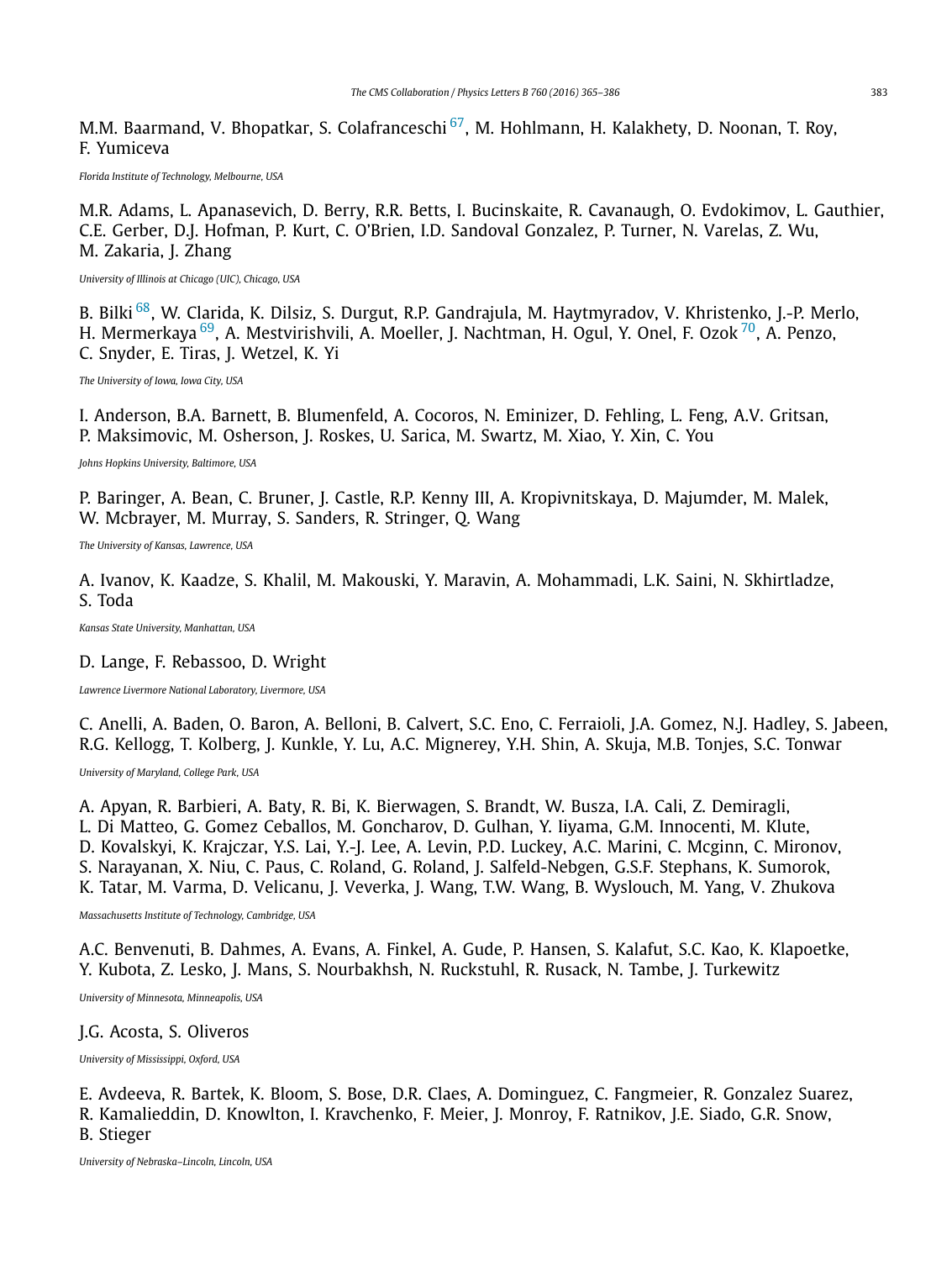M. Alyari, J. Dolen, J. George, A. Godshalk, C. Harrington, I. Iashvili, J. Kaisen, A. Kharchilava, A. Kumar, A. Parker, S. Rappoccio, B. Roozbahani

*State University of New York at Buffalo, Buffalo, USA*

G. Alverson, E. Barberis, D. Baumgartel, M. Chasco, A. Hortiangtham, A. Massironi, D.M. Morse, D. Nash, T. Orimoto, R. Teixeira De Lima, D. Trocino, R.-J. Wang, D. Wood, J. Zhang

*Northeastern University, Boston, USA*

S. Bhattacharya, K.A. Hahn, A. Kubik, J.F. Low, N. Mucia, N. Odell, B. Pollack, M.H. Schmitt, K. Sung, M. Trovato, M. Velasco

*Northwestern University, Evanston, USA*

N. Dev, M. Hildreth, C. Jessop, D.J. Karmgard, N. Kellams, K. Lannon, N. Marinelli, F. Meng, C. Mueller, Y. Musienko [38,](#page-21-0) M. Planer, A. Reinsvold, R. Ruchti, N. Rupprecht, G. Smith, S. Taroni, N. Valls, M. Wayne, M. Wolf, A. Woodard

*University of Notre Dame, Notre Dame, USA*

L. Antonelli, J. Brinson, B. Bylsma, L.S. Durkin, S. Flowers, A. Hart, C. Hill, R. Hughes, W. Ji, T.Y. Ling, B. Liu, W. Luo, D. Puigh, M. Rodenburg, B.L. Winer, H.W. Wulsin

*The Ohio State University, Columbus, USA*

O. Driga, P. Elmer, J. Hardenbrook, P. Hebda, S.A. Koay, P. Lujan, D. Marlow, T. Medvedeva, M. Mooney, J. Olsen, C. Palmer, P. Piroué, D. Stickland, C. Tully, A. Zuranski

*Princeton University, Princeton, USA*

S. Malik

*University of Puerto Rico, Mayaguez, USA*

A. Barker, V.E. Barnes, D. Benedetti, D. Bortoletto, L. Gutay, M.K. Jha, M. Jones, A.W. Jung, K. Jung, D.H. Miller, N. Neumeister, B.C. Radburn-Smith, X. Shi, I. Shipsey, D. Silvers, J. Sun, A. Svyatkovskiy, F. Wang, W. Xie, L. Xu

*Purdue University, West Lafayette, USA*

N. Parashar, J. Stupak

*Purdue University Calumet, Hammond, USA*

A. Adair, B. Akgun, Z. Chen, K.M. Ecklund, F.J.M. Geurts, M. Guilbaud, W. Li, B. Michlin, M. Northup, B.P. Padley, R. Redjimi, J. Roberts, J. Rorie, Z. Tu, J. Zabel

*Rice University, Houston, USA*

B. Betchart, A. Bodek, P. de Barbaro, R. Demina, Y. Eshaq, T. Ferbel, M. Galanti, A. Garcia-Bellido, J. Han, O. Hindrichs, A. Khukhunaishvili, K.H. Lo, P. Tan, M. Verzetti

*University of Rochester, Rochester, USA*

J.P. Chou, E. Contreras-Campana, D. Ferencek, Y. Gershtein, E. Halkiadakis, M. Heindl, D. Hidas, E. Hughes, S. Kaplan, R. Kunnawalkam Elayavalli, A. Lath, K. Nash, H. Saka, S. Salur, S. Schnetzer, D. Sheffield, S. Somalwar, R. Stone, S. Thomas, P. Thomassen, M. Walker

*Rutgers, The State University of New Jersey, Piscataway, USA*

M. Foerster, J. Heideman, G. Riley, K. Rose, S. Spanier, K. Thapa

*University of Tennessee, Knoxville, USA*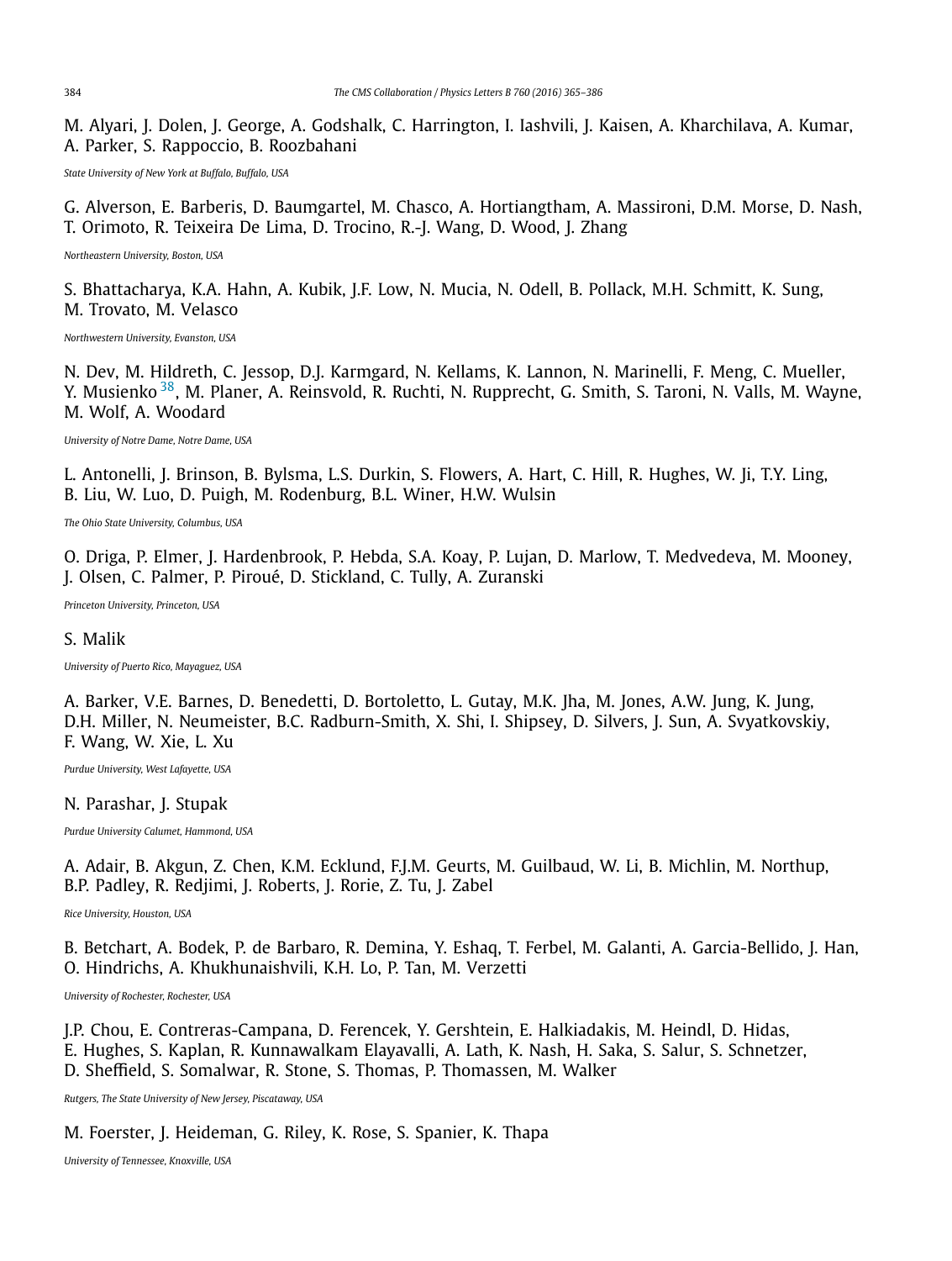<span id="page-20-0"></span>O. Bouhali<sup>[71](#page-21-0)</sup>, A. Castaneda Hernandez<sup>71</sup>, A. Celik, M. Dalchenko, M. De Mattia, A. Delgado, S. Dildick, R. Eusebi, J. Gilmore, T. Huang, T. Kamon [72,](#page-21-0) V. Krutelyov, R. Mueller, I. Osipenkov, Y. Pakhotin, R. Patel, A. Perloff, L. Perniè, D. Rathjens, A. Rose, A. Safonov, A. Tatarinov, K.A. Ulmer

*Texas A&M University, College Station, USA*

N. Akchurin, C. Cowden, J. Damgov, C. Dragoiu, P.R. Dudero, J. Faulkner, S. Kunori, K. Lamichhane, S.W. Lee, T. Libeiro, S. Undleeb, I. Volobouev, Z. Wang

*Texas Tech University, Lubbock, USA*

E. Appelt, A.G. Delannoy, S. Greene, A. Gurrola, R. Janjam, W. Johns, C. Maguire, Y. Mao, A. Melo, H. Ni, P. Sheldon, S. Tuo, J. Velkovska, Q. Xu

*Vanderbilt University, Nashville, USA*

M.W. Arenton, P. Barria, B. Cox, B. Francis, J. Goodell, R. Hirosky, A. Ledovskoy, H. Li, C. Neu, T. Sinthuprasith, X. Sun, Y. Wang, E. Wolfe, J. Wood, F. Xia

*University of Virginia, Charlottesville, USA*

C. Clarke, R. Harr, P.E. Karchin, C. Kottachchi Kankanamge Don, P. Lamichhane, J. Sturdy

*Wayne State University, Detroit, USA*

D.A. Belknap, D. Carlsmith, S. Dasu, L. Dodd, S. Duric, B. Gomber, M. Grothe, M. Herndon, A. Hervé, P. Klabbers, A. Lanaro, A. Levine, K. Long, R. Loveless, A. Mohapatra, I. Ojalvo, T. Perry, G.A. Pierro, G. Polese, T. Ruggles, T. Sarangi, A. Savin, A. Sharma, N. Smith, W.H. Smith, D. Taylor, P. Verwilligen, N. Woods

*University of Wisconsin–Madison, Madison, WI, USA*

† Deceased.

- <sup>1</sup> Also at Vienna University of Technology, Vienna, Austria.
- $2$  Also at State Key Laboratory of Nuclear Physics and Technology, Peking University, Beijing, China.
- <sup>3</sup> Also at Institut Pluridisciplinaire Hubert Curien, Université de Strasbourg, Université de Haute Alsace Mulhouse, CNRS/IN2P3, Strasbourg, France.
- <sup>4</sup> Also at Universidade Estadual de Campinas, Campinas, Brazil.
- <sup>5</sup> Also at Centre National de la Recherche Scientifique (CNRS) IN2P3, Paris, France.
- <sup>6</sup> Also at Université Libre de Bruxelles, Bruxelles, Belgium.
- <sup>7</sup> Also at Laboratoire Leprince-Ringuet, Ecole Polytechnique, IN2P3–CNRS, Palaiseau, France.
- <sup>8</sup> Also at Joint Institute for Nuclear Research, Dubna, Russia.
- <sup>9</sup> Also at Suez University, Suez, Egypt.
- <sup>10</sup> Now at British University in Egypt, Cairo, Egypt.
- 11 Also at Cairo University, Cairo, Egypt.
- <sup>12</sup> Now at Helwan University, Cairo, Egypt.
- <sup>13</sup> Now at Ain Shams University, Cairo, Egypt.
- <sup>14</sup> Also at Université de Haute Alsace, Mulhouse, France.
- <sup>15</sup> Also at CERN, European Organization for Nuclear Research, Geneva, Switzerland.
- <sup>16</sup> Also at Skobeltsyn Institute of Nuclear Physics, Lomonosov Moscow State University, Moscow, Russia.
- <sup>17</sup> Also at Tbilisi State University, Tbilisi, Georgia.
- <sup>18</sup> Also at RWTH Aachen University, III. Physikalisches Institut A, Aachen, Germany.
- <sup>19</sup> Also at University of Hamburg, Hamburg, Germany.
- <sup>20</sup> Also at Brandenburg University of Technology, Cottbus, Germany.
- <sup>21</sup> Also at Institute of Nuclear Research ATOMKI, Debrecen, Hungary.
- <sup>22</sup> Also at MTA-ELTE Lendület CMS Particle and Nuclear Physics Group, Eötvös Loránd University, Budapest, Hungary.
- <sup>23</sup> Also at University of Debrecen, Debrecen, Hungary.
- <sup>24</sup> Also at Indian Institute of Science Education and Research, Bhopal, India.
- <sup>25</sup> Also at University of Visva-Bharati, Santiniketan, India.
- <sup>26</sup> Now at King Abdulaziz University, Jeddah, Saudi Arabia.
- <sup>27</sup> Also at University of Ruhuna, Matara, Sri Lanka.
- <sup>28</sup> Also at Isfahan University of Technology, Isfahan, Iran.
- <sup>29</sup> Also at University of Tehran, Department of Engineering Science, Tehran, Iran.
- <sup>30</sup> Also at Plasma Physics Research Center, Science and Research Branch, Islamic Azad University, Tehran, Iran.
- <sup>31</sup> Also at Università degli Studi di Siena, Siena, Italy.
- <sup>32</sup> Also at Purdue University, West Lafayette, USA.
- <sup>33</sup> Now at Hanyang University, Seoul, Republic of Korea.